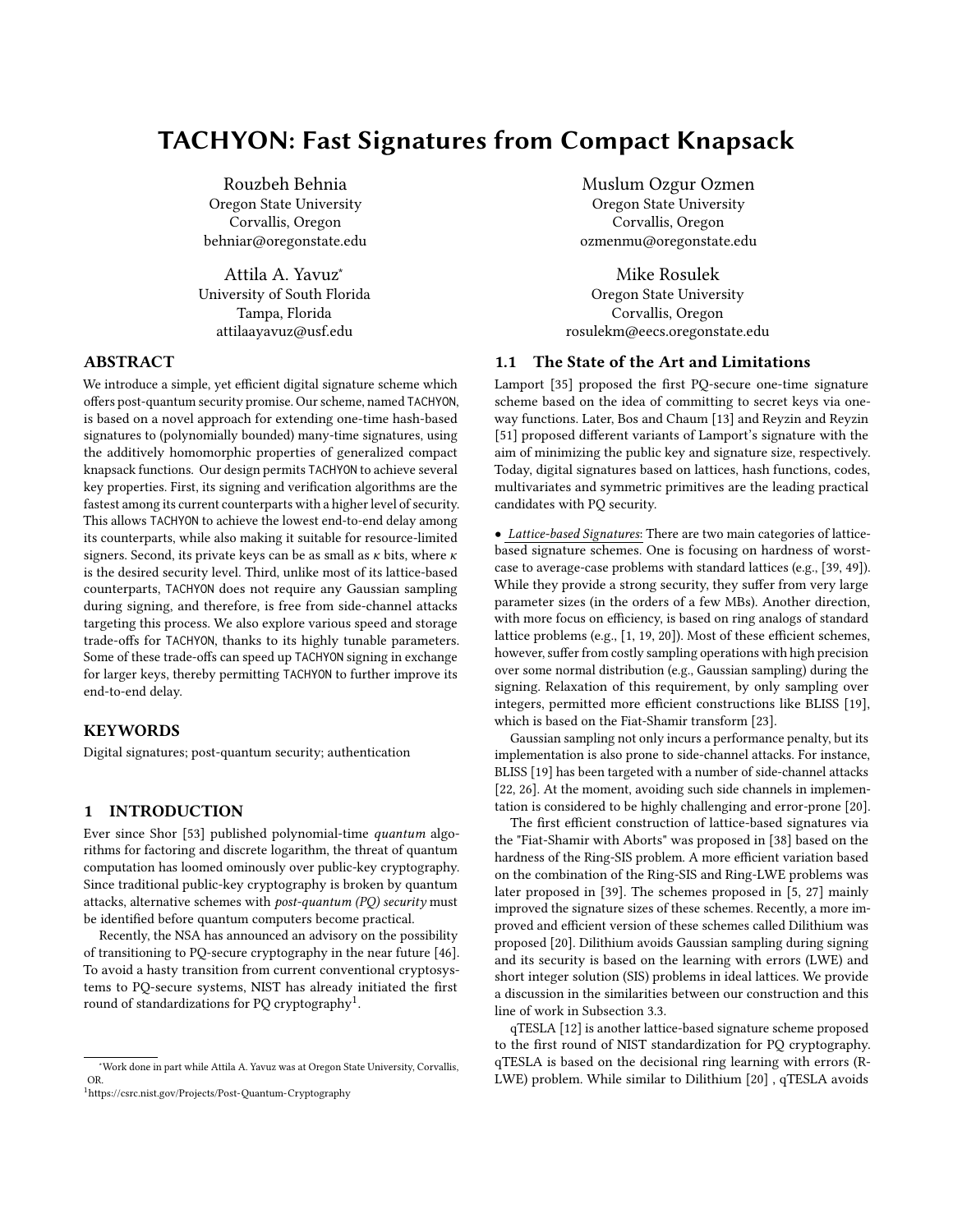using Gaussian Sampling during signature generation, but it suffers from a higher end-to-end delay.

pqNTRUSign [\[29\]](#page-11-11) is an instantiation of modular lattice signature (over the NTRU lattice). Signatures can be generated using a (bimodal) Gaussian or a uniform sampler. Similar to Dilithium [\[20\]](#page-11-4), pqNTRUSign employs rejection sampling to avoid the leakage of the private key components. However, with the current suggested parameters, the scheme suffers from a high signing time that is due to the high rejection rate.

While other lattice-based primitives, such as key-exchange protocols, have undergone some real-world testing and evaluations (e.g., [\[14\]](#page-11-12)), the current precarious state of lattice-based approaches has hindered the development of PQ-secure signatures.

• Hash-Based Signatures: Hash-based signatures can be proven secure in the standard model under the very well-studied properties of hash functions such as pre-image resistance. The combination of Merkle trees [\[43\]](#page-12-6) with early one-time hash-based signatures (e.g., Lamport [\[35\]](#page-11-0)) results in very efficient stateful schemes which are secure for a number of signatures. Traditional hash-based schemes are stateful, to ensure that the signer does not reuse some of the private key materials. Recently, stateless signatures (e.g., SPHINCS [\[11\]](#page-11-13)) have been proposed. SPHINCS has a tight security reduction to the security of its building blocks such as hash functions and PRNGs. Unfortunately, these schemes have large signatures ( $\approx$  41 KB) and very costly signature generation, especially on low-end devices [\[31\]](#page-11-14).

• Code-Based Signatures: Code-based cryptography has been largely affected by the Syndrome Decoding Problem [\[10\]](#page-11-15). Since McEliece cryptosystem [\[42\]](#page-12-7), which is based on binary Goppa codes, there have been a lot of efforts in balancing security and efficiency of such systems. The most well-studied and provably secure approach to obtain signature schemes is applying the Fiat-Shamir transform [\[23\]](#page-11-5) on the identification scheme proposed by Véron [\[56\]](#page-12-8) and Stern [\[54\]](#page-12-9). pqsigRM [\[36\]](#page-11-16) is a new code-based signature scheme based on punctured Reed-Muller (RM) submitted to the first NIST postquantum standardization conference. pqsigRM can be considered as a highly improved version of the scheme in [\[18\]](#page-11-17), where most of the improvements are due to the replacement of Goppa Codes in [\[18\]](#page-11-17) with punctured RM codes. While pqsigRM has significantly improved the overall parameters sizes in [\[18\]](#page-11-17), the key sizes are still larger than its lattice-based and hash-based counterparts.

• Multivariate-Based Signatures : There are a number of multivariatebased signatures submitted to the NIST standardization of PQ cryptography. For instance, GeMSS [\[15\]](#page-11-18) can be considered as an improvement of its predecessor QUARTZ [\[47\]](#page-12-10), that is based on the Hidden Field Equations cryptosystems. GeMSS enjoys from an efficient verification algorithm and very compact signatures, however, the signing algorithm is significantly slower than its hash-based counterparts (e.g., SPHINCS+ [\[30\]](#page-11-19)).

• Symmetric Key Based Signatures: PICNIC [\[16\]](#page-11-20) is another novel construction which is based on the problems related to symmetric key cryptography. PICNIC is obtained by applying the Fiat-Shamir transform on an efficient zero-knowledge proof which results in very short public key and private key sizes. However, the scheme suffers from large signature sizes with relatively slow (as compared to lattice-based schemes) signing and verification algorithms.

# 1.2 Our Contribution

We propose a simple and efficient PQ-secure signature scheme, TACHYON, based on well-studied primitives. We outline a comparison between TACHYON and some of its other PQ-secure counterparts in [Table 2](#page-10-0) (see [Section 5\)](#page-8-0), and further elaborate on its desirable properties below:

• New Algorithmic Design: TACHYON can be viewed as a novel modification of the HORS construction [\[51\]](#page-12-2), which is based on one-way functions. We harness the HORS approach with the generalized compact knapsack (GCK) of Micciancio [\[44\]](#page-12-11). The additively homomorphic property of GCK provides two benefits: It allows us to compress the signature size as compared to one-time signatures, and more importantly, it leads to a totally new paradigm for extending few-time hash-based signatures to stateless schemes supporting polynomially-bounded number of signatures.

The security of our scheme is based on the one-wayness of GCK function family. These properties reduce to the worst-case hardness of problems in cyclic lattices [\[40,](#page-12-12) [44\]](#page-12-11).

• Improved Side-Channel Resiliency: It has been shown that Gaussian sampling is prone to side-channel attacks (e.g., [\[26,](#page-11-7) [50\]](#page-12-13)). Since side channels are a property of an algorithm's implementation, they can be somewhat mitigated with suitable implementation techniques. However, the process of eliminating side channels in Gaussian sampling algorithms (e.g., in BLISS [\[19\]](#page-11-3)) is known to be arduous and error-prone [\[20\]](#page-11-4). TACHYON does not require any variants of Gaussian sampling. Instead, it uses uniform sampling over a bounded domain, and rejection sampling to check for an outputted signature to be in a safe range.

• Fast Verification: The verification algorithm of TACHYON is very efficient, involving only two hash function calls, a GCK one-way function call, and vector additions. This makes TACHYON the most verifier computationally efficient alternative among its counterparts. For example, using TACHYON with 256-bit security, it is possible to verify 35,714 messages per second on commodity hardware (e.g., Intel 6th generation i7 processor), which is up to <sup>3</sup>.7<sup>×</sup> faster than Dilithium [\[20\]](#page-11-4), one of its fastest alternatives.

• Fast Signing: Signature generation of TACHYON does not require any costly operations (e.g., Gaussian sampling) but only a GCK function call (which is demonstrated to be fast [\[41\]](#page-12-14)), along with a small constant number of pseudorandom function (PRF) calls and a small number of vector additions. This makes the signature generation of TACHYON the fastest as compared to its counterparts.

• Small Private Key: The private keys in TACHYON are as small as κ-bit, which is the smallest among existing PQ-secure schemes. Furthermore, unlike some other schemes (e.g., [\[19\]](#page-11-3)), the signer does not need to store a pre-computed table to be used in the sampling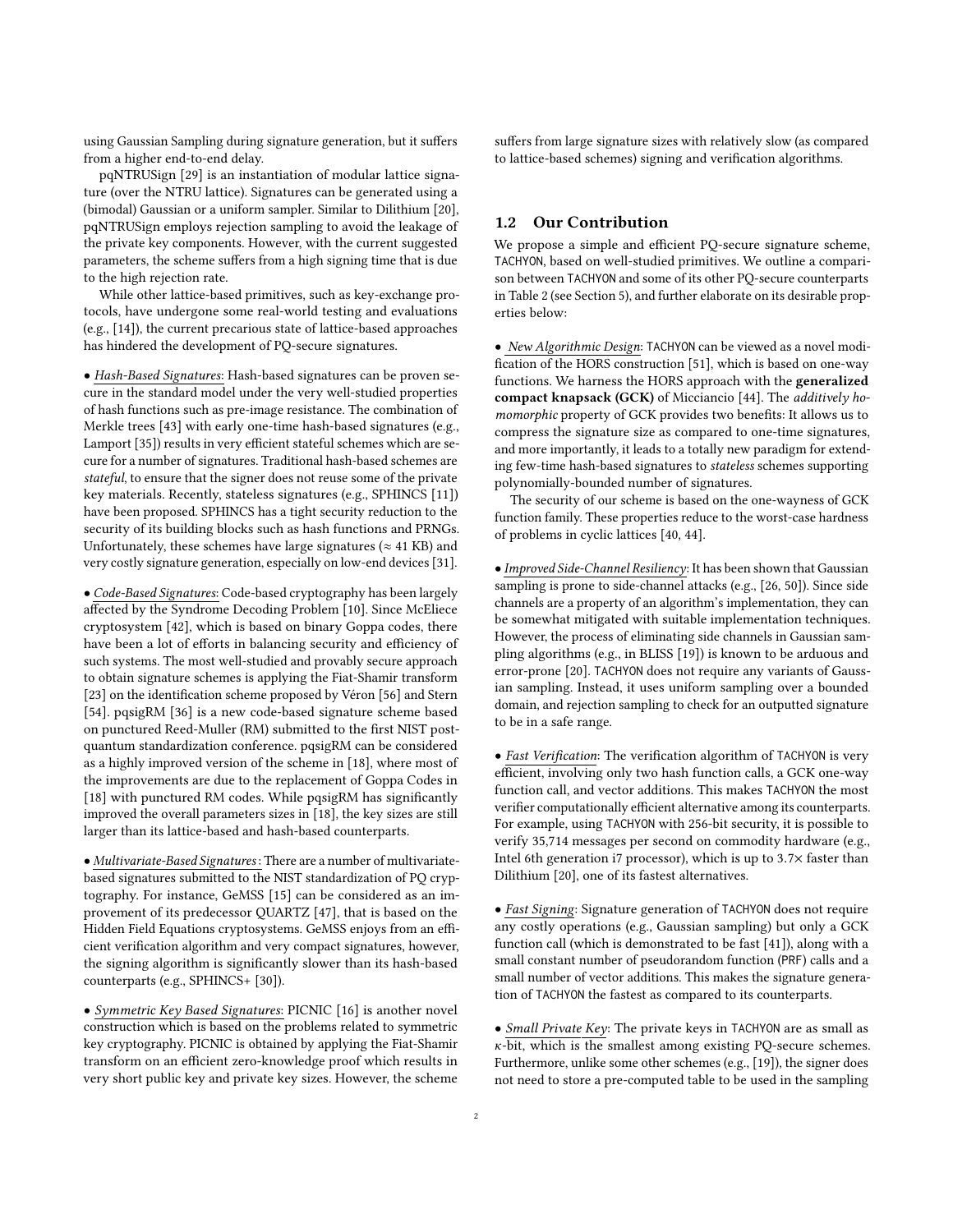process. Along with the signer computational efficiency, this property makes TACHYON a feasible alternative for low-end devices.

• Tunable Parameters: Our new algorithmic design allows us to offer various speed and storage trade-offs based on the parameter choices. For instance, one can pre-compute and store some intermediate values at the signer's side in exchange for a faster signing, reduce the public key and/or signature size but with an increase in the end-to-end delay, or increase the signature size to offer lower rejection sampling rates for a faster signing. Some of these possible trade-offs are further elaborated in [Subsection 5.2.](#page-8-1)

Limitations: All of these desirable properties of TACHYON come at the cost of a larger public key. For instance, the public key in TACHYON-256 is as large as 2976 KB, whereas it is only 1760 bytes in Dilithium[\[20\]](#page-11-4). Yet, we believe there are many use-cases where storing a larger public key is tolerable. For instance, a resourceful command center that verifies a large number of signatures from sensors can store such a public key. However, if the verifier is strictly memory-limited and cannot afford to store large public keys, then schemes with a smaller public key, such as Dilithium, should be considered.

## 2 PRELIMINARIES

**Notation.** We work over a ring  $R = \mathbb{Z}_q[x]/(f)$  (in this paper  $f(x) =$  $(x^N + 1)$ ), where N is a power of two, and  $q$  is a prime such that  $1 \equiv q \mod 2N$ . We denote vectors as bold letters (i.e., v), while scalars are denoted as non-bold letters (i.e.,  $u$ ).  $x \overset{\$}{\leftarrow} \mathcal{S}$  denotes that x is being randomly selected from set  $S$ . |x| denotes the bit length of a number x, i.e.,  $|x| = \log_2 x$ .  $\mathcal{A}^{O_1...O_n}(\cdot)$  denotes algorithm  $\mathcal A$  is provided with access to oracles  $O_1 \dots O_n$ . For a vector  $\mathbf w =$  $(w_1, \ldots, w_N)$  we define  $||\mathbf{w}||_{\infty} = \max\{|w_i| : i = 1, \ldots, N\}.$ 

#### 2.1 Digital Signatures

DEFINITION 2.1. A digital signature scheme is a tuple of three algorithms  $SGN = (Kg, Sig, Ver) defined as follows.$ 

- (sk, PK) ← SGN. Kg(1<sup>K</sup>): Given the security parameter κ, it outputs a private/public key pair (sk PK) outputs a private/public key pair (sk, PK).
- $-\sigma \leftarrow$  SGN. Sig(*M*, *sk*): Given a message *M* and private key sk, it outputs a signature  $\sigma$ .
- {0, <sup>1</sup>} ← SGN.Ver(M, <sup>σ</sup>, PK): Given a message-signature pair  $(M, \sigma)$ , and PK, it outputs  $b \in \{0, 1\}$ .

We say that SGN is correct if for all  $(sk, PK$ )  $\leftarrow$  SGN.Kg(1<sup>K</sup>),<br>SGN Nor(M SGN Sig(M sk) PK) – 1 holds SGN. Ver $(M, SGN.Sig(M, sk), PK) = 1$  holds.

We define security using the code-based games methodology of Bellare & Rogaway [\[9\]](#page-11-21). A game  $G$  is a collection of stateful oracles/functions. Given an adversary  $\mathcal{A}$ , the interaction  $\mathcal{G}^{\mathcal{A}}$  refers to the following: (1) the INITIALIZE function of the game is run, and its output given as input to  $A$ . (2)  $A$  may invoke any of the functions of  $G$ . (3) When  $H$  terminates, its output is given to the FINALIZE function of  $G$ . The output of FINALIZE is the output of the interaction  $\mathcal{G}^{\mathcal{A}}.$ 

DEFINITION 2.2. Existential Unforgeability under Chosen Message Attack (EU-CMA) [\[32\]](#page-11-22) (in the random oracle model [\[8\]](#page-11-23)) is defined in

<span id="page-2-0"></span>Algorithm 1 EU-CMA game  $G$ [SGN] for a signature scheme SGN, in the random oracle model. Algorithms of SGN are allowed to query oracle H.

1: function INITIALIZE 2:  $(sk, PK) \leftarrow \text{SGN.Kg}(1^k)$ <br>2. return PK 3: return PK 4: function  $H(q)$ 5: **if**  $\mathcal{L}[q]$  is not defined **then** 6:  $a \stackrel{\$}{\leftarrow} \{0,1\}^k$ 7:  $\mathcal{L}[q] \leftarrow a$ 8: return  $\mathcal{L}[q]$ 9: function Sig(M) 10: add  $M$  to set  $M$ 11: **return** SGN.  $Sig(M, sk)$ 12: **function** FINALIZE( $M^*, \sigma^*$ ) 13: **return**  $[M^* \notin M] \wedge [\text{SGN.Ver}(M^*, \sigma^*, PK) = 1]$ 

terms of the game G[SGN] in [Algorithm 1.](#page-2-0) The EU-CMA advantage of A is defined as

$$
Adv_{SGN, \mathcal{A}}^{EU-CMA} = \Pr[\mathcal{G}[SGN]^{\mathcal{A}} = 1]
$$

We say that  $\mathcal{A}$  (t $\mathcal{A}, q_S, q_H, \epsilon \mathcal{A}$ )-breaks the EU-CMA of SGN if it makes at most  $a_S$  and  $a_M$  signature and hash queries (respectively) makes at most q<sub>S</sub> and q<sub>H</sub> signature and hash queries (respectively)<br>and runs in time at most  $t_A$  where  $Adv_{\text{SGM}}^{\text{EU-CMA}} \ge \epsilon_A$ , and we say that<br>SGN is ( $t_A$ , as, an  $\epsilon_A$ )-secure if no algorithm  $\mathcal{A}$  ( $t_A$ , as, an SGN is  $(t_{\mathcal{A}},q_S, q_H, \epsilon_{\mathcal{A}})$ -secure if no algorithm  $\mathcal{A}$  (t $_{\mathcal{A}},q_S, q_H, \epsilon_{\mathcal{A}})$ breaks it.

## 2.2 Forking Lemma

The security model of TACHYON is in Random Oracle Model (ROM) [\[8\]](#page-11-23), and also it relies on Generalized Forking Lemma (GFL) [\[7\]](#page-11-24). GFL is a commonly used technique in the security proof of various wellstudied digital signature schemes (e.g., Schnorr [\[52\]](#page-12-15)). Intuitively, GFL states that if an adversary can successfully generate a forgery, then it is possible to rewind the adversary, choose new random oracle responses after a certain point, and the adversary will still be able to generate a forgery with polynomially-related probability.

<span id="page-2-1"></span>LEMMA 2.1. (General Forking Lemma [\[7\]](#page-11-24)) Fix an integer  $q_F \ge$ 1 and a set H of size  $h_F \geq 2$ . Let A be a randomized algorithm that returns a pair  $(J, \sigma)$  where  $J \in \{0, \ldots, h_{qF}\}$  and  $\sigma$  is the side<br>output on the input of  $(x, h, \ldots, h)$ . For IC as a randomized output, on the input of  $(x, h_1, \ldots, h_{q_F})$ . For IG as a randomized<br>input generator the accepting probability of A (ACC) is defined as input generator, the accepting probability of A (ACC) is defined as the probability that  $J \geq 1$  in  $x \stackrel{\$}{\leftarrow}$  IG;  $(h_1, \ldots, h_{q_F}) \stackrel{\$}{\leftarrow} H$ ;  $(J, \sigma) \stackrel{\$}{\leftarrow}$  $A(x, h_1, \ldots, h_{q_F}).$ <br>The forking all

The forking algorithm  $Fork_A$  associated with A is a randomized algorithm that behaves as in [Algorithm 2.](#page-3-0) For  $FRK = Pr[b = 1 : x \stackrel{\$}{\leftarrow}$ IG;  $(b, \sigma, \sigma') \xleftarrow{\$}$  Fork<sub>A</sub>(x)], then FRK ≥ ACC ·  $\left(\frac{ACC}{q_F} - \frac{1}{h_H}\right)$  $\frac{1}{h_F}$ ).

## <span id="page-2-2"></span>2.3 Generalized Compact Knapsack

Our scheme uses the generalized compact knapsack (GCK) function family, introduced by Micciancio [\[44\]](#page-12-11).

<span id="page-2-3"></span>DEFINITION 2.3 ([\[44\]](#page-12-11)). For a ring R, and a small integer  $\mu > 1$ , the generalized compact knapsack function family is the set of functions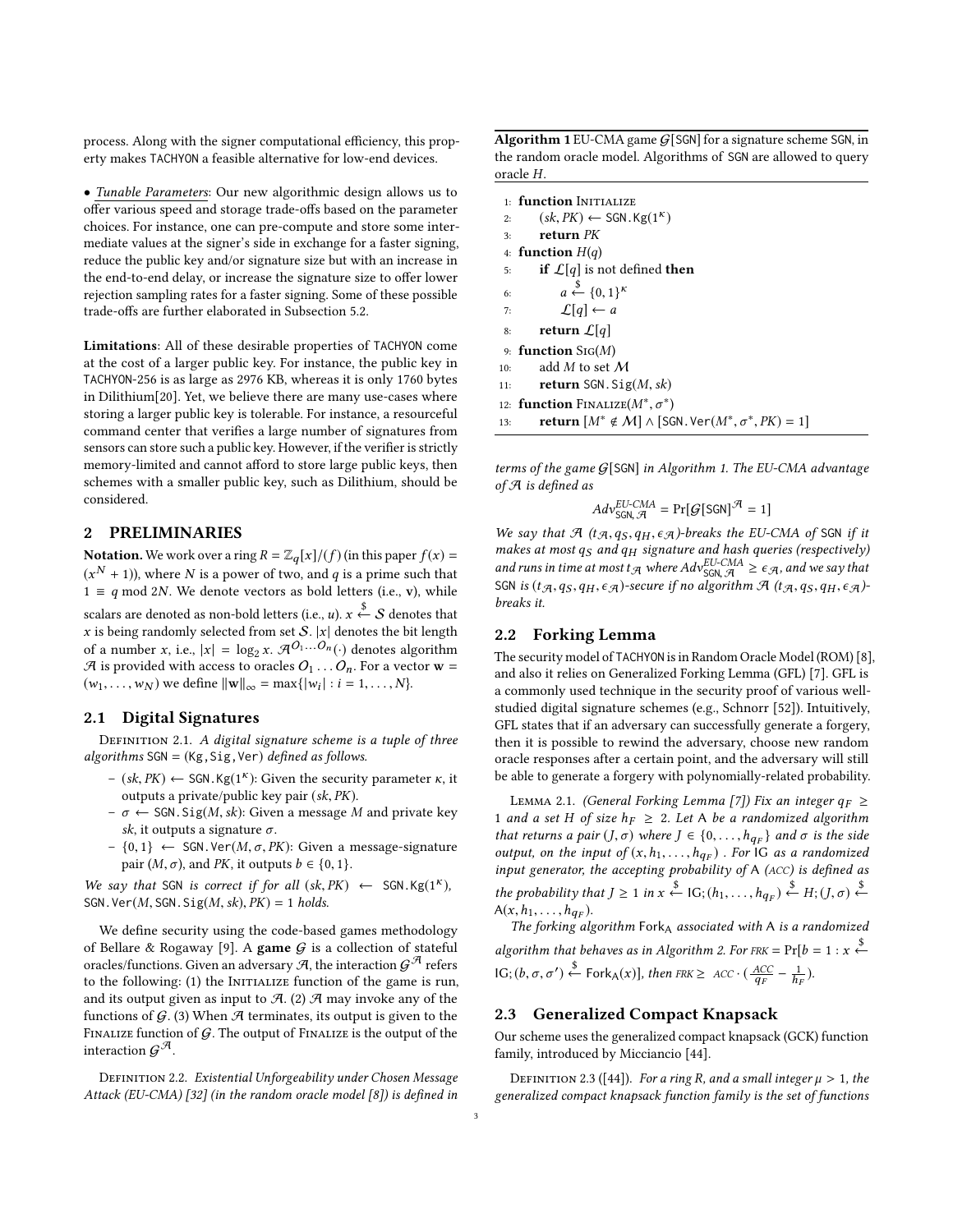<span id="page-3-0"></span>**Algorithm 2** Forking algorithm  $Fork_A$  for the forking lemma.

1: Pick coins  $\rho$  for A at random.

2:  $(h_1, \ldots, h_{q_F}) \stackrel{\$}{\leftarrow} H$ <br>2.  $(I, \tau) \leftarrow A(r, h)$ 3:  $(I, \sigma) \leftarrow \overrightarrow{A}(x, h_1, \ldots, h_{q_F}; \rho)$ <br>4. If  $I = 0$  then return  $(0, 0, 0)$ 4: If  $I = 0$  then return  $(0, 0, 0)$ 5:  $(h'_1, \ldots, h'_{q_F}) \stackrel{\$}{\leftarrow} H$ 6:  $(I', \sigma') \leftarrow A(x, h_1, \ldots, h_{I-1}, h'_I)$ <br>7. If  $(I - I'$  and  $h + h'$  rature  $(I$  $\begin{array}{c} \nI_1, \ldots, h'_q \\
I_1 \sigma \sigma' \n\end{array}$  $q_F^{\prime}$ ;  $\rho$ ) 7: If  $(I = I'$  and  $h_I \neq h_I'$ <br>8. Fise return (0, 0, 0)  $I_I^{\prime}$ , return  $(1, \sigma, \sigma^{\prime})$ 8: Else, return (0, <sup>0</sup>, <sup>0</sup>)

of the form  $F_{\mathbf{A}} : R^{\mu} \to R$ , where:

$$
F_{\mathbf{A}}(\mathbf{b}_1,\ldots,\mathbf{b}_{\mu})=\sum_{i=1}^{\mu}\mathbf{b}_i\cdot\mathbf{a}_i
$$

 $\frac{\widetilde{i=1}}{i=1}$  An instance of this family is specified by  $\mu$  fixed elements **A** =  $(a_1, \ldots, a_\mu) \in \mathbb{R}^\mu$ . These elements are to be chosen randomly and<br>independently The inputs by the system of proportion over B where independently. The inputs  $b_1, \ldots, b_\mu$  are polynomials over R where  $||\mathbf{b}_i||_{\infty} \leq \beta$  for  $i \in \{1, \ldots, \mu\}$  and some positive integer  $\beta$ .

For the detailed security analysis of GCK function, we refer an interested reader to [\[40,](#page-12-12) [44,](#page-12-11) [45,](#page-12-16) [48\]](#page-12-17). We give the required parameters to securely instantiate GCK function in TACHYON in [Subsection 4.1.](#page-7-0)

#### 2.4 Bos-Chaum signatures

Since TACHYON is inspired by the construction of Bos and Chaum (BC) signature scheme which uses a bijective function  $S(\cdot)$  and a one-way function (OWF)  $f(\cdot)$  [\[13\]](#page-11-1), we briefly explain about a simple generalization of their construction in the following.

DEFINITION 2.4. BC signature scheme consists of three algorithms  $BC = (Kg, Sig, Ver)$  defined as follow.

- $-(sk, PK) \leftarrow BC.Kg(1<sup>K</sup>)$  Given the security parameter  $1<sup>K</sup>$  it<br>sets t k and l and generate t random l–bit values for the sets *t*, *k* and *l* and generate *t* random *l*−bit values for the private key  $(x_1, \ldots, x_k)$  and compute the public key com-<br>popents  $(u_1)$  as the image of the private key components  $x_1$ . ponents  $(y_i)$  as the image of the private key components  $x_i$ <br>with recognition  $f(x_i)$  is a  $y_i$   $f(x_i)$ with respect to a one-way function  $f(\cdot)$ , i.e.,  $y_i \leftarrow f(x_i)$ where  $i \in \{1, ..., t\}$ . Finally set  $sk \leftarrow (x_1, ..., x_t)$  and  $PK \leftarrow (t, k, \langle y_1, \ldots, y_t \rangle).$
- $\sigma \leftarrow BC$ . Sig(*M*, *sk*): Given a b-bit message *M* and *sk*, interpret M as an integer between 0 and  $2^b - 1$  and set  $(i_1 \ldots, i_k)$ <br>as the M-th k-element subset of set  $(1, 2, \ldots, i)$  computed as the  $M$ −th  $k$ −element subset of set  $(1, 2, \ldots, t)$ , computed as  $S(M)$ . Output the signature as  $\sigma \leftarrow (x_{i_1}, \ldots, x_{i_k})$ .<br>  $\sigma(1) \leftarrow BC \text{ Ver}(M \subset PK)$ . Given a message-signature
- {0, <sup>1</sup>} ← BC.Ver(M, <sup>σ</sup>, PK): Given a message-signature pair  $(M, \sigma = \langle x'_1, x'_2, \dots, x'_k \rangle)$ , interpret M as an integer between 0 and  $2^b - 1$  and set  $(i_1 \ldots, i_k)$  as the M−th k−element subset<br>of set (1.2 th) computed as S(M). It the checks if  $(i_1 \ldots$ of set  $(1, 2, \ldots, t)$ , computed as  $S(M)$ . It the checks if  $\{y_{i,j}\}$  $f(x'_j)\}_{j=1}^{j=k}$  holds, it outputs 1, else it outputs 0.

## 3 PROPOSED SCHEME

#### 3.1 **TACHYON**

j

Our conceptual starting point is the HORS construction [\[51\]](#page-12-2), which itself is a variant of the Bos and Chaum scheme [\[13\]](#page-11-1). The private key consists of many random values  $\mathbf{x}_i$ , and the public key consists<br>of corresponding images  $\mathbf{x}_i = E(\mathbf{x}_i)$ , where E is a one-way function of corresponding images  $y_i = F(x_i)$ , where F is a one-way function. Of course, the  $x_i$  values can be derived from a small seed using a PRF (this feature is preserved by TACHYON, and leads to a minimal signing key). To sign a message M, the signer first computes  $H_2(M)$ and interprets it as a sequence of indices  $(i_1, \ldots, i_k)$ . The signature<br>then consists of  $\mathbf{x}_i$ ,  $\mathbf{x}_i$ . To verify, one can simply compare then consists of  $x_{i_1}, \ldots, x_{i_k}$ . To verify, one can simply compare  $F(x_i)$  to the public leavy plus  $x_i$ , for each relevant i  $F(\mathbf{x}_j)$  to the public key value  $\mathbf{y}_j$ , for each relevant j.<br>Our novel departure from this paradism is to use.

Our novel departure from this paradigm is to use an additively homomorphic OWF F. Specifically, we choose the generalized compact knapsack (GCK) function family of Micciancio [\[44\]](#page-12-11). This allows the signature to be compressed, as follows. Instead of  $x_{i_1}, \ldots, x_{i_k}$ , the signature can contain only  $\mathbf{s} - \nabla \cdot \mathbf{x}$ . The verifier can then the signature can contain only  $\mathbf{s} = \sum_j \mathbf{x}_{ij}$ . The verifier can then check that  $F(\mathbf{s}) = \sum_j \mathbf{x}_j$ . check that  $F(s) = \sum_j y_{ij}$ .<br>However this approac

However, this approach leaks a linear combination of the secret key material. After a moderate number of signatures, it would be possible to solve for the entire secret key via a system of linear equations. To thwart this, we add some "noise". Specifically, the signature consists of  $\mathbf{s} = \sum_j \mathbf{x}_{ij} + \mathbf{r}'$  for a suitably distributed  $\mathbf{r}'$ .<br>There are two challenges when adding this noise. First, we mu

There are two challenges when adding this noise. First, we must make sure the verifier can still verify such a signature. This can be achieved by giving out  $F(\mathbf{r}')$  in the signature. Since the output of F is long, we instead give out a short hash  $H_1(F(\mathbf{r}'))$ .

Second, the GCK-OWF is defined over some ring but can only accept inputs that are "short"  $-$  i.e., the inputs come from a subset of the ring that are not closed under the homomorphic operation. This makes it challenging to mask the sensitive sum  $\sum_j x_{ij}$ .<br>We use the following rejection-sampling approach proposed by We use the following rejection-sampling approach proposed by Lyubashevsky [\[37\]](#page-12-18). Sample the noise r' from a suitable uniform distribution, and restart the entire signing algorithm if the result  $\sum_j$   $\mathbf{x}_{ij}$  + **r**' is "too large" or "too small". More details about this rejection sampling process are given in Subsection 3.2 rejection sampling process are given in [Subsection 3.2.](#page-4-1)

Finally, instead of choosing indices  $i_1, \ldots, i_k$  as  $H_2(M)$  as in HORS, we choose them as  $H_2(M||h)$  where  $h = H_1(F(\mathbf{r}'))$ . Intuitively, this ensures that the value r ′ is "committed" before the rest of the signature is generated. This aspect of the scheme is used in the security proof, specifically in our use of the generalized forking lemma [\(Lemma 2.1\)](#page-2-1). The rewinding argument of the forking lemma implies that any adversary generating a forgery in our scheme can be rewound to output two forgeries with the same h. From these two forgeries, we can break the one-wayness of F.

Details. The formal description of the TACHYON scheme is given in [Algorithm 3.](#page-4-2)

F<sup>A</sup> refers to the GCK one-way function discussed in [Subsec](#page-2-2)[tion 2.3.](#page-2-2) Its input is a vector from  $R^{\mu}$  and its output is a vector in R, where R is a suitable ring and  $\mu$  is a small integer. The GCK function is parameterized by a public value A, which is to be chosen randomly. The random choice of A ensures the one-wayness of  $F_A$  [\[37,](#page-12-18) [44\]](#page-12-11). As such, it may be a global parameter (i.e., shared among all users).

Samp( $\gamma$ ) samples a uniform distribution over vectors in  $R^{\mu}$  with all entries in the range  $[-\gamma, \gamma]$ . This function can easily be implemented with a PRF or PRG, similar to other lattice-based constructions that uses uniform sampling (e.g., Dilithium [\[20\]](#page-11-4)).

PRF refers to a pseudorandom function whose output is interpreted as a binary (0/1) vector of  $R^{\mu}$  (i.e., an input to  $F_{\mathbf{A}}$ ).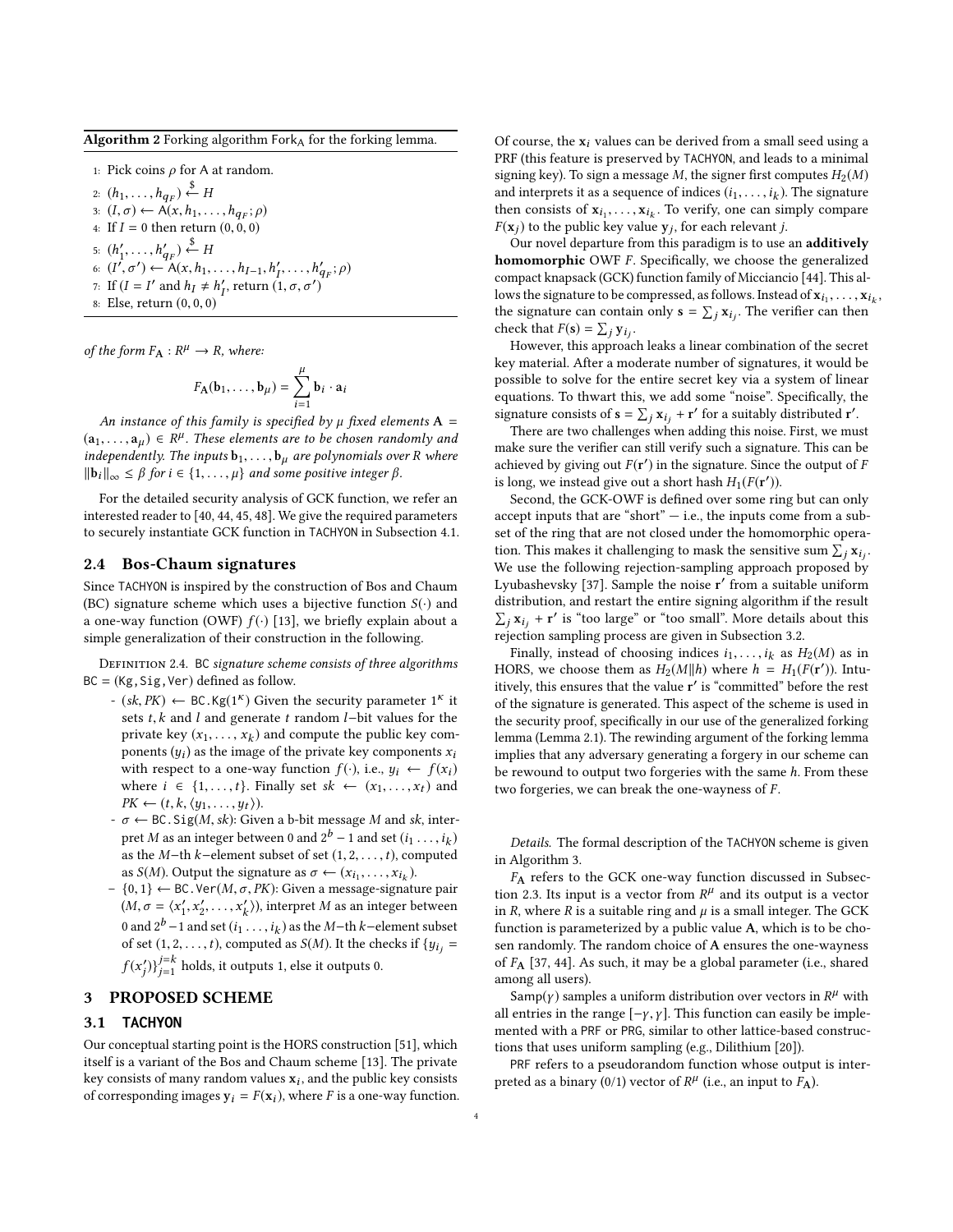$\xi$  and  $\rho$  are parameters related to both the security of the GCK-OWF (controlling the weight of its inputs) as well as the probabilities surrounding rejection sampling (discussed further in [Subsec](#page-4-1)[tion 3.2\)](#page-4-1).

 $H_1$  is a random oracle with output length  $l_1$ , used to commit the signature to  $\mathbf{r}'$  before choosing the HORS indices.  $H_2$  is a random oracle with output length  $l_2 = k|t|$  used to choose HORS indices. We write  $\langle i_1 || \cdots || i_k \rangle \leftarrow H_2(M||h)$  to mean that the output of  $H_2$ <br>is interpreted as a sequence of k indices, each |t| bits long is interpreted as a sequence of  $k$  indices, each  $|t|$  bits long.

<span id="page-4-2"></span>

| <b>Algorithm 3 TACHYON signature scheme</b>                                                         |
|-----------------------------------------------------------------------------------------------------|
| TACHYON. $Kg(1^k)$ :                                                                                |
|                                                                                                     |
| 1: $sk \stackrel{\$}{\leftarrow} \{0,1\}^{\kappa}$                                                  |
| 2: $\mathbf{x}_i \leftarrow \text{PRF}(sk, i)$ , for $i = 1, \ldots, t$                             |
| 3: $\mathbf{v}_i \leftarrow F_{\mathbf{A}}(\mathbf{x}_i)$ , for $i = 1, \ldots, t$                  |
| 4: <b>return</b> sk, $PK \leftarrow (t, k, \langle y_1, \ldots, y_t \rangle)$                       |
| TACHYON. $Sig(M, sk)$ :                                                                             |
| 1: $\mathbf{r}' \leftarrow \text{Samp}(\xi - 1), \mathbf{r} \leftarrow F_{\mathbf{A}}(\mathbf{r}')$ |
| 2: $h \leftarrow H_1(\mathbf{r})$                                                                   |
| 3: $\langle i_1 \  \cdots \  i_k \rangle \leftarrow H_2(M \  h)$                                    |
| 4: $\mathbf{x}_{i_j} \leftarrow \text{PRF}(sk, i_j)$ , for $j = 1, , k$                             |
| 5: $\mathbf{s} \leftarrow (\sum_{i=1}^{k} \mathbf{x}_{i}^{\prime}) + \mathbf{r'}$                   |
| 6: if $\ \mathbf{s}\ _{\infty} \geq (\xi - \rho)$ then goto step 1                                  |
| 7: <b>return</b> $\sigma \leftarrow (s, h)$                                                         |
| TACHYON. Ver $(M, \sigma, PK)$ :                                                                    |
| 1: parse $\sigma$ as $(s, h)$ , and PK as $(t, k, \langle y_1, \ldots, y_t \rangle)$                |
| 2: if $\ \mathbf{s}\ _{\infty} \geq (\xi - \rho)$ then return 0                                     |
| 3: $\langle i_1 \  \cdots \  i_k \rangle \leftarrow H_2(M  h)$                                      |
| 4: $\tilde{\mathbf{r}} \leftarrow F_{\mathbf{A}}(\mathbf{s}) - \sum_{j=1}^{k} \mathbf{y}_{i_j}$     |
| 5: if $H_1(\tilde{\mathbf{r}}) = h$ then return 1 else return 0.                                    |

Correctness: TACHYON algorithm is correct in the sense that a signature generated via TACHYON.  $Sig(\cdot)$  will always be verified by TACHYON. Ver $(\cdot)$ . This can be shown as follows:

Given a message-signature pair  $(M, \sigma = \langle s, h \rangle)$ , due to the deterministic property of the hash oracle  $H_2(\cdot)$  the indexes created in TACHYON. Sig(·) by computing  $\langle i_1 || \cdots || i_k \rangle \leftarrow H_2(M||h)$  are identi-<br>cal to those created in TACHYON Ver(·). Therefore, given the public cal to those created in TACHYON. Ver $(\cdot)$ . Therefore, given the public key  $PK \leftarrow (t, k, \langle y_1, \ldots, y_t \rangle),$ 

$$
F_{A}(s) - \sum_{j=1}^{k} \mathbf{y}_{i_j} = F_{A}((\sum_{j=1}^{k} \mathbf{x}_{i_j}) + \mathbf{r}') - \sum_{j=1}^{k} \mathbf{y}_{i_j}
$$
  
=  $F_{A}(\sum_{j=1}^{k} \mathbf{x}_{i_j}) + F_{A}(\mathbf{r}') - \sum_{j=1}^{k} F_{A}(\mathbf{x}_{i_j})$   
=  $F_{A}(\mathbf{r}')$ 

Therefore, for a valid message-signature pair  $(M, \sigma = \langle s, h \rangle)$ , Step 5 in [Algorithm 3](#page-4-2) will always return 1.

## <span id="page-4-1"></span>3.2 Rejection Sampling

The idea of rejection sampling in lattices was first proposed by Lyubashevsky [\[37\]](#page-12-18) in the construction of identification schemes. In our scheme, we need to mask the summation of secret keys  $(\sum_j \mathbf{x}_{ij})$ <br>with a random r' If r' is uniform over the entire ring (on which with a random r'. If r' is uniform over the entire ring (on which the summation is defined), then clearly all information about the summation is hidden. However, the verifier must use  $\mathbf{s} = \sum_j \mathbf{x}_{ij} + \mathbf{r}'$ <br>as input to  $F_{\mathbf{s}}$ , which is only possible if  $\mathbf{s}$  is small. Hence  $\mathbf{r}'$  must as input to  $F_A$ , which is only possible if **s** is small. Hence,  $r'$  must be chosen from some bounded distribution. We now discuss how that distribution is determined.

The  $x_i$  vectors are chosen with coefficients from  $\{0, 1\}$ . One can easily compute a bound  $\rho$  such that

$$
\Pr\left[\text{for all subsets } S \text{ with } |S| \le k : \|\sum_{i \in S} \mathbf{x}_i\|_{\infty} < \rho\right]
$$

is very high, over the choice of the  $x_i$  values. The rest of the analysis conditions on this highly likely event, and we assume that each coefficient a of  $\sum_j \mathbf{x}_{ij}$  is in the range  $a \in [-(\rho-1), \rho-1]$ .<br>Now we choose r' uniformly with each coefficient in the

Now we choose  $\mathbf{r}'$  uniformly with each coefficient in the range  $[-(\xi - 1), \xi - 1]$  and set  $s = \sum_j x_{ij} + r'$ . This causes each coefficient<br>of s to be uniform in a range  $[a - (\xi - 1) \ a + \xi - 1]$  for some  $a \in$ of s to be uniform in a range  $[a - (\xi - 1), a + \xi - 1]$  for some  $a \in$  $[-(\rho-1), \rho-1]$ , which depends on the signing key. No matter what a is, the range  $[a-(\xi-1), a+\xi-1]$  always contains  $[-(\xi-\rho-1), \xi-\rho-1]$ as a subrange. Therefore if we condition on all coefficients falling in this subrange, the resulting value is uniform and independent of the signing key. We can achieve this conditioning by rejection sampling, and simply retrying if  $\|\mathbf{s}\| \geq \xi - \rho$ .

The parameter  $\xi$  must be chosen carefully, since larger  $\xi$  leads to larger signatures, but smaller  $\xi$  leads to more failures/retries during rejection sampling. We can compute the probability of rejection by considering each component of s in isolation. The coefficient is chosen uniformly from some range  $[a-(\xi-1), a+\xi-1]$ , which has 2ξ−1 values. The "permissible" outcomes are  $[-(\xi-\rho-1),\xi-\rho-1]$ , a range of  $2(\xi-\rho)-1$  values. Hence the probability that this coefficient is permissible is  $\frac{2(\xi-\rho)-1}{2\xi-1}$  $\frac{\xi - \rho - 1}{2\xi - 1} = 1 - \frac{2\rho}{2\xi - 1}$  $\frac{2\rho}{2\xi - 1}$ . With  $\mu N$  coefficients in s, the sampling success probability is therefore

$$
\left(1 - \frac{2\rho}{2\xi - 1}\right)^{\mu N} \approx e^{-N\mu\rho/\xi}
$$

## <span id="page-4-0"></span>3.3 Comparison with the Existing Designs

While the approach in obtaining TACHYON is completely different, one can see that TACHYON construction is similar to the line of schemes proposed following the work in [\[39\]](#page-12-3). More specifically, the scheme in [\[39\]](#page-12-3), and all the following works (e.g., [\[5,](#page-11-8) [20,](#page-11-4) [27\]](#page-11-9)), are based on the Fiat-Shamir transform (along with a rejection sampling) while in TACHYON, the goal is to efficiently achieve a (polynomially-bounded) multiple-time signature from the one-time scheme proposed in [\[13\]](#page-11-1). Here, we highlight a few differences of TACHYON with the schemes proposed in this line of work.

The user's public key in [\[39\]](#page-12-3) consists of a matrix A. To avoid a larger public key size in [\[20\]](#page-11-4), this matrix is deterministically regenerated during the signature generation and verification algorithms. In TACHYON this is avoided since this matrix is treated as a system wide parameter relating to the specification of the one-way function (i.e., GCK) and it is not user specific. Next, the message encoding in TACHYON results in a selection of  $k$  vectors to be added, however in [\[39\]](#page-12-3) this increases to the selection of  $l_c$  vectors, where  $l_c$  is the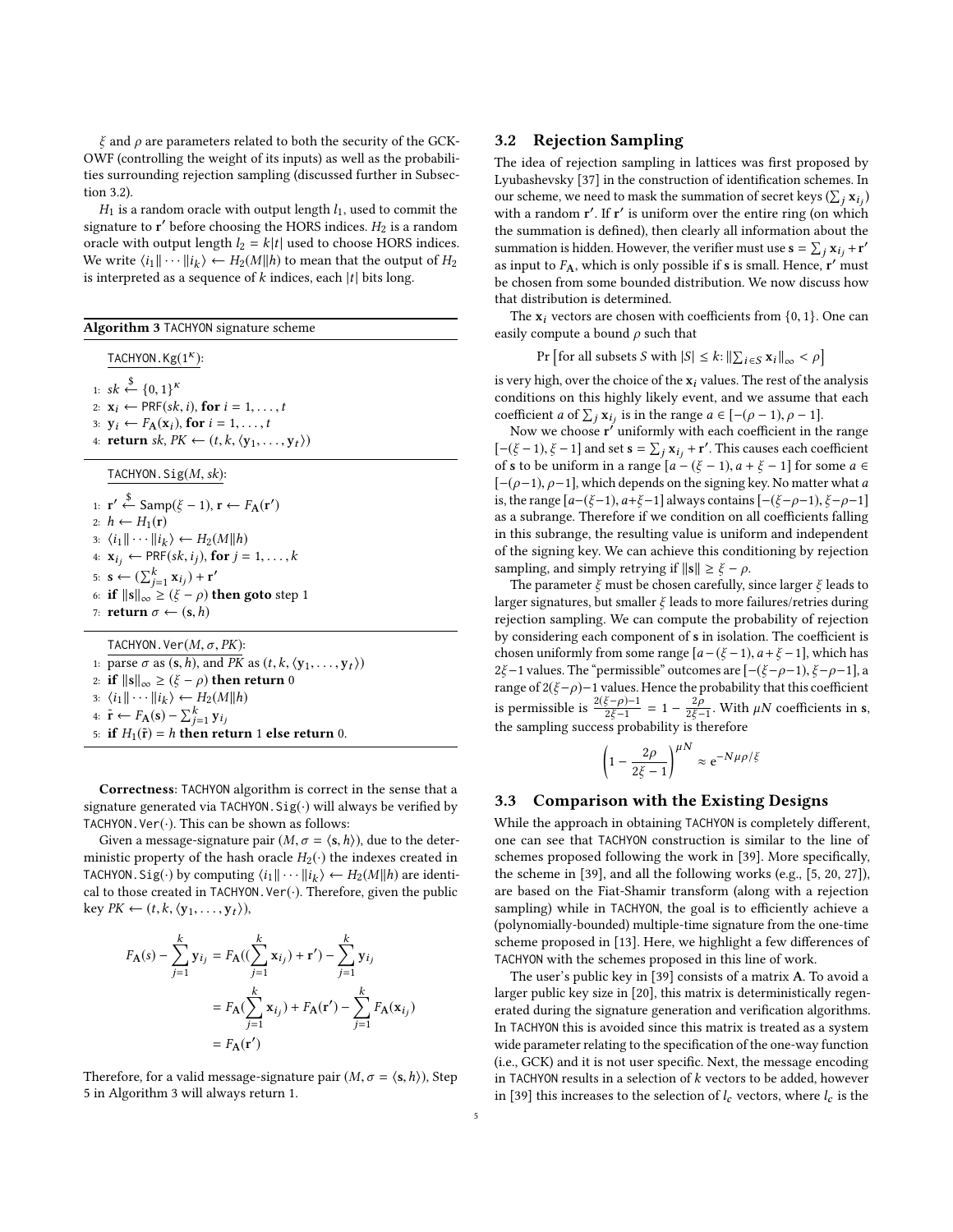domain of the hash function in [\[20,](#page-11-4) [39\]](#page-12-3). Moreover, the challenge in [\[20,](#page-11-4) [39\]](#page-12-3) has coefficients in {−1, <sup>0</sup>, <sup>1</sup>} while in TACHYON, similar to conventional hash functions, the output of the hash function has coefficients in {0, <sup>1</sup>}. There has been a number of follow up works (e.g., [\[5,](#page-11-8) [20,](#page-11-4) [27\]](#page-11-9) ) which significantly improved the efficiency and storage of the original scheme proposed in [\[39\]](#page-12-3). Therefore, we note that the attempts to further improve TACHYON should consider all the prior works following [\[39\]](#page-12-3).

## 4 SECURITY ANALYSIS

In the random oracle model [\[8\]](#page-11-23), we prove that TACHYON is EU-CMA in [Theorem 4.1](#page-5-0) below. Note that in our proof, we ignore terms that are negligible in terms of our security parameter.

<span id="page-5-0"></span>THEOREM 4.1. In the random oracle model, if there exists an adversary A that can  $(t_{A},q_S,q_H,\epsilon_A)$ -break the EU-CMA security of TACHYON, then one can build another algorithm B, that can break the one-wayness of the GCK function family (as defined in [Definition 2.3\)](#page-2-3) with success probability of at least

$$
\frac{1}{t}\left[\left(\epsilon_{\mathcal{A}}-\frac{q_H(q_S+q_H)}{2^{l_1}}\right)\left(\frac{\epsilon_{\mathcal{A}}}{q_H}-\frac{q_S+q_H}{2^{l_1}}-\frac{1}{2^{l_2}}\right)-\frac{q_Hk!}{2^{l_2}}\right]
$$

and running in time at most

 $O(2t_{\mathcal{A}} + t(t_{RNG} + t_{F_A}) + q_S(2t_{RNG} + t_{F_A} + kt_{Add}) + q_H t_{RNG})$ 

where  $t_{RNG}$ ,  $t_{Add}$  and  $t_{FA}$  are the running time of a random number<br>generator, vector addition and E, function, respectively. generator, vector addition and  $F_A$  function, respectively.

The intuition behind the reduction is as follows. The reduction algorithm receives a value  $\mathbf{y}^*$  and attempts to find a preimage of  $\mathbf{y}^*$ under  $F_A$ . The reduction algorithm plays the role of the challenger (EU-CMA game) against  $\overline{\mathcal{A}}$ , and uses  $y^*$  as one of the public-key components  $y_j^*$ , for random index  $j^*$ . It chooses all other public-key components  $y_i$  honestly.

The reduction algorithm does not know the entire signing key (it does not know  $\mathbf{x}_{j^*}$ ), so it uses its ability to program the random<br>oracle to generate simulated signatures. Specifically it chooses the oracle to generate simulated signatures. Specifically, it chooses the signature  $(s, h)$  uniformly at random, and then programs  $H_1$  and  $H_2$  so that the signature verifies.

Suppose  $\mathcal A$  successfully constructs a forgery  $(s, h)$ . Consider rewinding the adversary to the point where it made the query  $H_2(M||h)$ , then continuing with independent randomness. The forking lemma states that, with good probability, the adversary will output a forgery  $(s', h)$  in this case as well. Importantly, the new forgery will include the same h, hence:

$$
h = H_1\left(F_{\mathbf{A}}(\mathbf{s}) - \sum_{j \in I} \mathbf{y}_j\right) = H_1\left(F_{\mathbf{A}}(\mathbf{s}') - \sum_{j \in I'} \mathbf{y}_j\right)
$$

Note that the two summations are over different multisets *I*, *I'* of indices indices.

Conditioning on the absence of a collision in  $H_1$ , we have

$$
F_{\mathbf{A}}(\mathbf{s}) - \sum_{j \in I} \mathbf{y}_j = F_{\mathbf{A}}(\mathbf{s}') - \sum_{j \in I'} \mathbf{y}_j
$$

Say that  $I$  and  $I'$  are **compatible** if there is some index that appears with multiplicity exactly once in  $I \cup I'$ . Our reduction conditions on the fact that  $I$  and  $I'$  are always compatible. With independent probability  $1/t$ , we have that  $I$  and  $I'$  are actually compatible with respect to our special index  $j^*$ . Compatibility implies that we can solve for  $y^*$ . Let's say  $j^* \in I \setminus I'$ , then:

$$
\mathbf{y}^* = F_{\mathbf{A}}(\mathbf{s}') - F_{\mathbf{A}}(\mathbf{s}) + \sum_{j \in I \setminus \{j^*\}} \mathbf{y}_j - \sum_{j \in I'} \mathbf{y}_j
$$

The reduction algorithm knows the preimages to all  $y_i$  terms on the right-hand side. It is therefore possible to apply the homomorphic property of  $F_A$  and write the right-hand side as  $F_A$  applied to a value known to the reduction algorithm. In other words, the reduction can compute a preimage of y<sup>\*</sup>.

Compatible index sets. Before describing the reduction in more detail, we clarify the properties of compatible index sets.

*Definition 4.2.* Let *I*, *I'* be strings which encode multisets in the burst vary as  $I = \{i, ||, \ldots || i, \cdot \rangle \}$  etc. We say that *I* and *I'* are **com**. natural way as  $I = \langle i_1 || \cdots || i_k \rangle$ , etc. We say that I and I' are **com-**<br>**patible with respect to** i if i appears with multiplicity 1 in I and patible with respect to  $i$  if  $i$  appears with multiplicity 1 in  $I$  and multiplicity 0 in  $I'$  (or vice-versa). We say that  $I$  and  $I'$  are **com**patible if they are compatible for some value i.

Each  $I$  encodes  $k$  indices. In the worst case there are at most  $k!$ other strings that encode a multiset that is incompatible with I. If we have one fixed string  $I^*$  and  $q$  other uniformly chosen strings  $I_1, \ldots, I_q$  (all strings with  $l_2$  bits)

$$
\Pr[I^* \text{ is compatible with all } I_1, \dots, I_q] \ge \left(1 - \frac{k!}{2^{l_2}}\right)^q \ge 1 - \frac{q \cdot k!}{2^{l_2}}
$$

And hence:

$$
Pr[I^* \text{ is not compatible with all } I_1, \ldots, I_q] \le \frac{q \cdot k!}{2^{l_2}}
$$

We abbreviate the latter probability as  $Pr[Compat(q, k, l_2)]$ .

Reduction algorithm. Given an adversary  $A$ , we define the reduction algorithm/game  ${\mathcal{B}}$  in [Algorithm 4.](#page-6-0)  $\overline{{\mathcal{B}}}$  takes  $\mathbf{y}^*$  (an  $F_{\mathbf{A}}$ -output) as input, as well as a list  $H$  of random oracle responses that it will use to program  $H_2$ . This interface is necessary for our usage of the forking lemma.

 $\mathcal B$  proceeds to simulate the EU-CMA game against  $\mathcal A$ , implanting y ∗ within the public key and generating simulated signatures as described above.

If  $A$  is successful in generating a forgery, then  $B$  outputs it, as well as the index of the hash call corresponding to  $H_2(M^*||h^*)$ . This indicates to the forking lemma that we wish to rewind to this query and resume with fresh randomness.

<span id="page-5-1"></span>CLAIM 1. Pr[FORGERY]  $\geq \epsilon_{\mathcal{A}} - \frac{q_H q_S + q_H^2}{2^{l_1}} + negl(\kappa)$ , where the negligible quantity is from the security of PRF.

PROOF. First, we compare the view of  $\mathcal A$  in the reduction to its view in the standard EU-CMA game. The only differences are:

- (1) The  $x_i$  values are chosen uniformly rather than pseudorandomly. This changes the adversary's view by a negligible amount.
- (2) The signature is generated in "reverse order". From the discussion in [Subsection 3.2,](#page-4-1) real signatures are distributed uniformly, hence this difference has no effect on the adversary's view.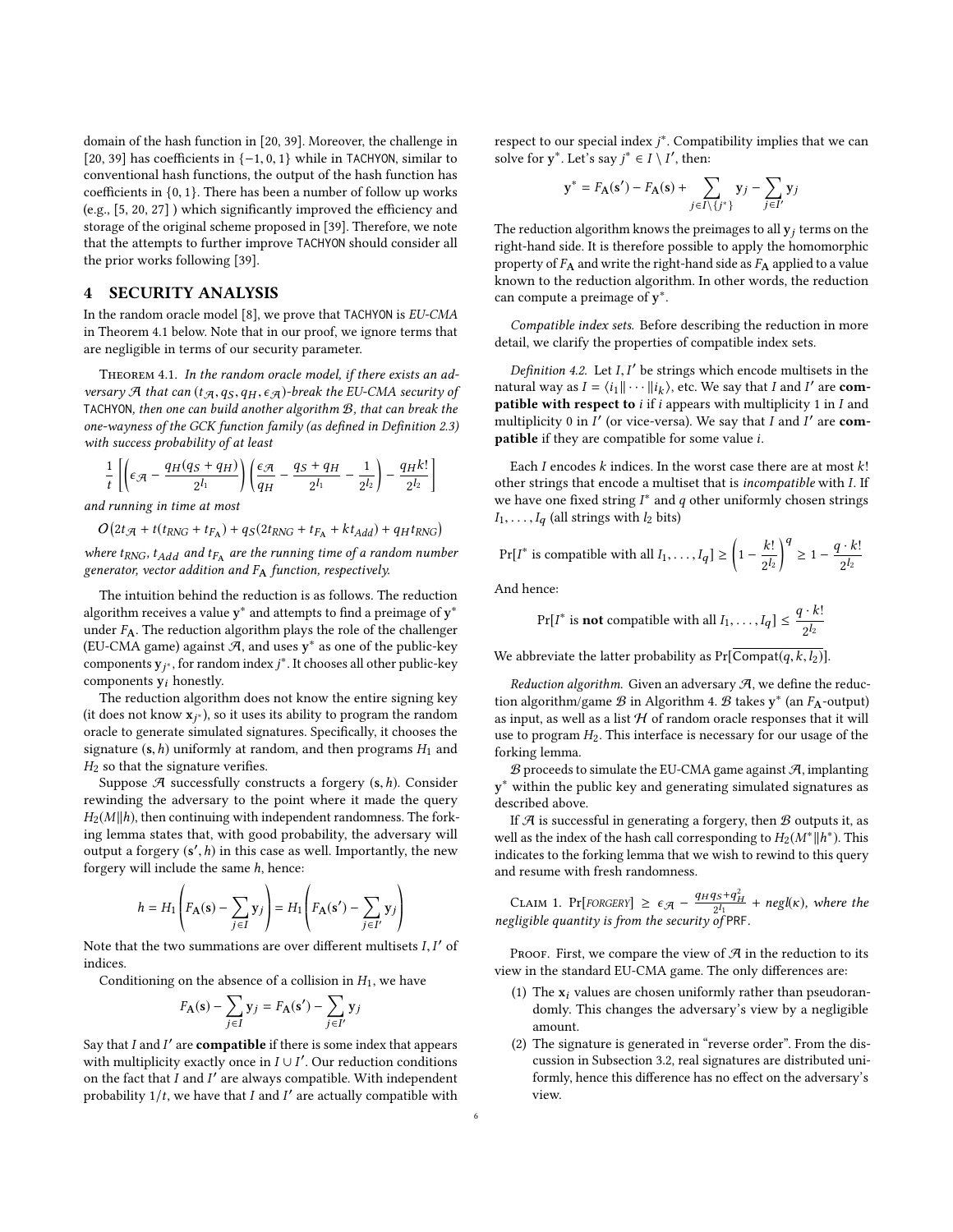<span id="page-6-0"></span>Algorithm 4 Reduction algorithm B.

1: **function**  $\text{INITIALIZE}(y^*, \mathcal{H})$  $2:$  $*\overset{\$}{\leftarrow} \{1,\ldots,t\}$ 3:  $y_j^* \leftarrow y^*$ 4:  $\mathbf{x}_i \leftarrow \text{Samp}(1), \text{ for } i \in \{1, ..., t\} \setminus \{j^*\}$ 5:  $y_i \leftarrow F_A(x_i)$ , for  $i \in \{1, ..., t\} \setminus \{j^*\}$ <br>6. return  $PK \leftarrow (t \mid k \mid (y_i, ..., y_i))$ 6: **return**  $PK \leftarrow (t, k, \langle y_1, \ldots, y_t \rangle)$ 7: function  $H_1(q)$ 8: if  $\mathcal{L}_1[q]$  is not defined then 9:  $\mathcal{L}_1[q] \stackrel{\$}{\leftarrow} \{0,1\}^{l_1}$ 10: **return**  $\mathcal{L}_1[q]$ 11: **function**  $H_2(q)$ 12: **if**  $\mathcal{L}_2[q]$  is not defined **then** 13:  $\mathcal{L}_2[q] \leftarrow$  next unused value from H 14: **return**  $\mathcal{L}_2[q]$ 15: function Sig(M) 16: add  $M$  to set  $\mathcal M$  $17:$  $s \stackrel{\$}{\leftarrow}$  Samp( $\xi - \rho - 1$ )  $18:$  $\xrightarrow{6} \{0, 1\}^{l_1}$ <br>-  $\langle i, 1, 1 \rangle$ 19:  $I = \langle i_1 || \dots || i_k \rangle$  ← next unused value from  $\mathcal{H}$ <br>20.  $\tilde{P}$  (c)  $\sum_{k=1}^{k} K_k$ 20:  $\tilde{\mathbf{r}} \leftarrow F_{\mathbf{A}}(\mathbf{s}) - \sum_{j=1}^{k} \mathbf{y}_{i_j}$ <br>21. **if**  $f \circ \tilde{\mathbf{r}}$  or  $f \circ M || h$ 21: if  $\mathcal{L}_1[\tilde{r}]$  or  $\mathcal{L}_2[M||h]$  are defined then BAD1  $\leftarrow$  1; abort 22:  $\mathcal{L}_1[\tilde{r}] \leftarrow h$ 23:  $\mathcal{L}_2[M||h] \leftarrow I$ 24: return (s,h) 25: **function** FINALIZE( $M^*, \sigma^* = (\mathbf{s}^*, h^*))$ <br>26. **if** there is a duplicate value in  $f_A$ 26: if there is a duplicate value in  $\mathcal{L}_1$  then BAD2  $\leftarrow$  1; abort 27: **if**  $[M^* \notin M] \wedge [\text{SGN} \cdot \text{Ver}(M^*, \sigma^*, PK) = 1]$  then 28: FORGERY  $\leftarrow$  1 29: let v be the index such that  $\mathcal{L}_2[M^*||h^*] = \mathcal{H}[v]$ 30: **return**  $(v, \sigma^*)$ 31: else 32: return (0, <sup>0</sup>)

Overall, we see that the adversary's view is indistinguishable.

The only other difference between the reduction and EU-CMA game is that the reduction may abort in the event of BAD1 or BAD2. BAD1 happens when the reduction needs to program the random oracles but they have already been queried on the desired point. On line 21, the values  $\tilde{\mathbf{r}}$  and h are uniform, each with at least  $l_1$  bits of entropy. Hence the probability that such a prior query has been made is at most  $q_H/2^{l_1}$ . Taking a union bound over all  $q_S$  calls to  $S_{12}$ , the overall probability of paperished by  $g_{2}g_{21}/2^{l_1}$ Sig, the overall probability of BAD1 is bounded by  $qSqH/2^{l_1}$ .<br>RAD2 happens when a collision is found in H. This probability

BAD2 happens when a collision is found in  $H_1$ . This probability is bounded by  $q_H^2/2^{l_1}$ . □

Forking lemma. Now, we can consider invoking the forking lemma [\(Lemma 2.1\)](#page-2-1) with  $\mathcal{B^{\mathcal{A}}}$ . The result is an algorithm Fork $_{\mathcal{B}}$ that has probability at least

$$
\Pr[\text{FORGERY}] \left(\frac{\Pr[\text{FORGERY}]}{q_H} - \frac{1}{2^{l_2}}\right)
$$

of producing two forgeries. Note that these forgeries must be with respect to the same  $M^*$  and  $h^*$  values because of the way that  $B$ computes the index  $v$  of the "special" oracle query, and the fact that the forking lemma ensures that this index is the same in both "forks." Each forgery verifies with respect to a different value of  $H_2(M^*||h^*)$ .

CLAIM 2. Let  $\sigma_1^* = (\mathbf{s}_1^*, h^*)$  and  $\sigma_2^* = (\mathbf{s}_2^*, h^*)$  be the two forgeries output by Forkg, for message  $M^*$ . Let  $I_1$  be the value of  $H_2(M^*||h^*)$ in the first "fork" and  $I_2$  be its value in the second "fork." When  $I_1$ and  $I_2$  are compatible with respect to  $j^*$ , a preimage of  $y^*$  can be computed efficiently.

PROOF. Following the high-level discussion, we can solve for a preimage of y<sup>\*</sup>. Write  $I_1 = \langle i_1^{(1)} \| \cdots \| i_k^{(1)} \rangle$ k  $\rangle$  and  $I_2 = \langle i_1^{(2)} \| \cdots \| i_k^{(2)} \rangle$ k ⟩. By symmetry, suppose  $j^*$  appears in  $I_1$  but not  $I_2$ . From the verification equation for these signatures we have:

$$
h^* = H_1\left(F_{\mathbf{A}}(\mathbf{s}_1^*) - \sum_{j=1}^k \mathbf{y}_{i_j^{(1)}}\right) = H_1\left(F_{\mathbf{A}}(\mathbf{s}_2^*) - \sum_{j=1}^k \mathbf{y}_{i_j^{(2)}}\right)
$$

Since  $\mathcal B$  aborts if a collision was found in  $H_1$  (BAD2 event), we have

$$
F_{\mathbf{A}}(\mathbf{s}_1^*) - \sum_{j=1}^k \mathbf{y}_{i_j^{(1)}} = F_{\mathbf{A}}(\mathbf{s}_2^*) - \sum_{j=1}^k \mathbf{y}_{i_j^{(2)}}
$$

Isolating  $y_{j^*} = y^*$  (which appears in the left summation but not the right one) and using the homomorphic property of  $F_2$  gives: the right one) and using the homomorphic property of  $F_A$  gives:

$$
\mathbf{y}^* = F_A(\mathbf{s}_1^*) - F_A(\mathbf{s}_2^*) - \sum_{\substack{j=1 \ j \neq j^*}}^k \mathbf{y}_{i_j^{(1)}} + \sum_{j=1}^k \mathbf{y}_{i_j^{(2)}} \n= F_A(\mathbf{s}_1^*) - F_A(\mathbf{s}_2^*) - \sum_{\substack{j=1 \ i_j^{(1)} \neq j^*}}^k F_A(\mathbf{x}_{i_j^{(1)}}) + \sum_{j=1}^k F_A(\mathbf{x}_{i_j^{(2)}}) \n= F_A \left( \mathbf{s}_1^* - \mathbf{s}_2^* - \sum_{\substack{j=1 \ j \neq j^*}}^k \mathbf{x}_{i_j^{(1)}} + \sum_{j=1}^k \mathbf{x}_{i_j^{(2)}} \right) \n= \sum_{\substack{j=1 \ i_j^{(1)} \neq j^*}}^k \mathbf{y}_{i_j^{(2)}} + \sum_{\substack{j=1 \ i_j^{(1)} \neq j^*}}^k \mathbf{y}_{i_j^{(2)}}
$$

The final argument to  $F_A$  is a value that can be computed from known values, and it is a preimage of y<sup>\*</sup> . □

PROOF OF THEOREM 4.1. Given an adversary  $\mathcal A$  breaking EU-CMA security as stated, we first construct the reduction algorithm/game  $\mathcal{B}$  [\(Algorithm 4\)](#page-6-0). From Claim [1,](#page-5-1) the game produces a forgery with probability (ignoring negligible terms related to the PRF):

$$
Pr[\text{FORGERY}] \ge \epsilon_{\mathcal{A}} - \frac{q_H q_S + q_H^2}{2^{l_1}}
$$

We then apply the forking lemma [\(Lemma 2.1\)](#page-2-1) to  $\mathcal{B}^{\mathcal{A}}$ . The result is an algorithm Fork $\beta$  that generates two forgeries with probability at least:

Pr[FORGER] 
$$
\left( \frac{Pr[FORGER]}{q_H} - \frac{1}{2^{l_2}} \right)
$$
  
at Ferk a output true forgenies d

In the event that  $Fork_{\mathcal{B}}$  outputs two forgeries, define  $I_1$  to be the value of  $H_2(M^* \| h^*)$  in the first "fork" and  $I_2$  to be its value in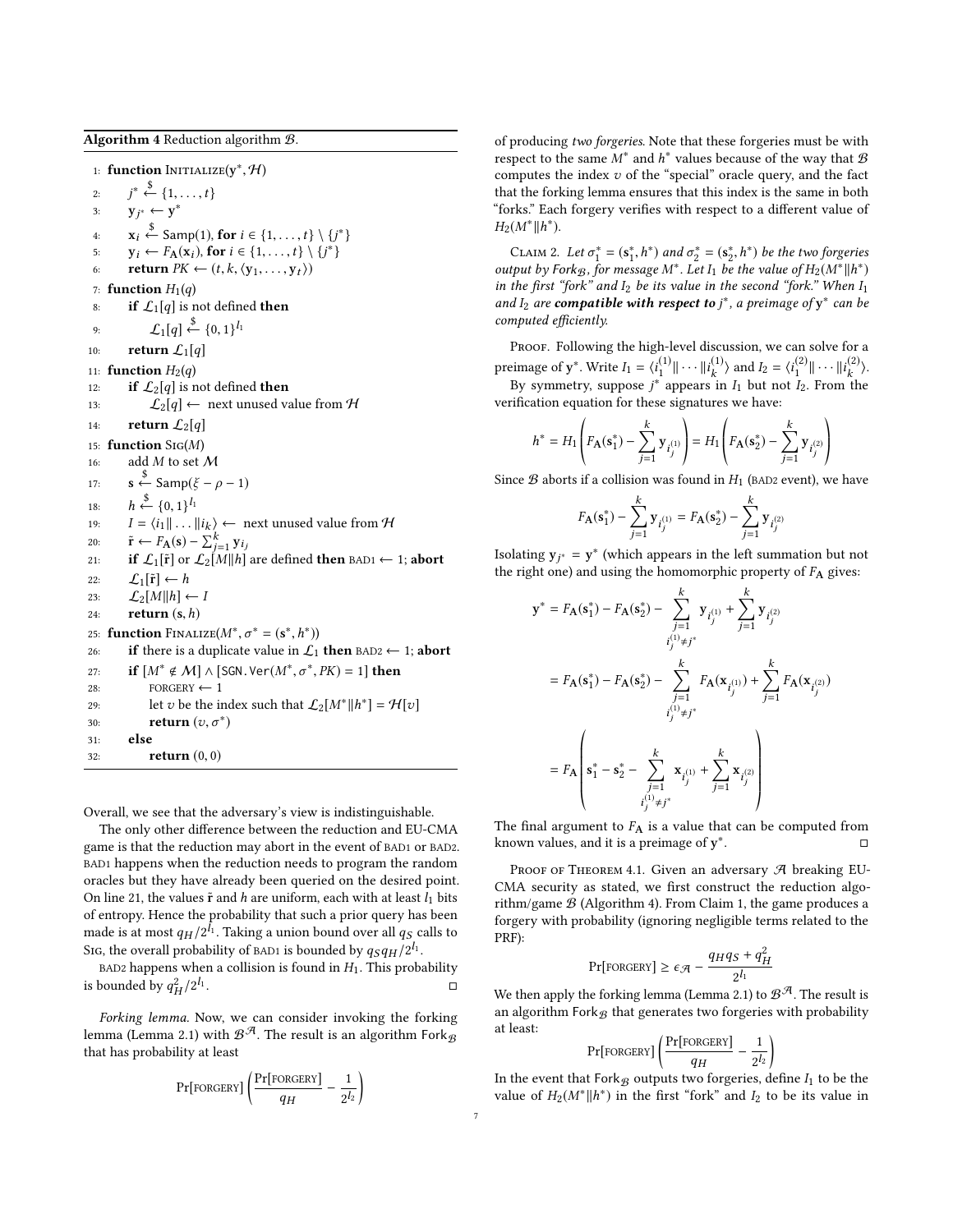the second "fork." Looking ahead, we would like to bound the probability that  $I_1$  and  $I_2$  are compatible. However, we run into a problem because  $I_2$  is not distributed independently of Fork $\mathcal{B}$ 's success. Intuitively, the adversary gets to "choose" whether the second fork succeeds after seeing  $I_2$ .

On the other hand, let  $\mathcal{H}'$  be the set of oracle responses that are re-sampled uniformly during the second "fork." Importantly,  $\mathcal{H}'$  is distributed independently of  $I_1$ , so we can bound the probability that  $I_1$  is compatible with all elements of  $H'$ . Since  $I_2$  (if it exists) is guaranteed to be an element of  $\mathcal{H}'$ , this allows us to reason about the compatibility of  $I_1$  and  $I_2$ .

From these observations, we obtain:

Pr[preimage of y<sup>\*</sup> is found]

1

= Pr[Fork  $\mathcal{B}$  outputs 2 forgeries and  $I_1, I_2$  are compatible wrt  $j^*$ ] = 1  $\frac{1}{t}$  Pr[Fork<sub>B</sub> outputs 2 forgeries and  $I_1, I_2$  are compatible]

$$
\geq \frac{1}{t} \Pr[\text{Fork}_{\mathcal{B}} \text{ outputs 2 forgeries and } I_1, \mathcal{H}' \text{ are compatible}]
$$
  
\n
$$
\geq \frac{1}{t} \Big( \Pr[\text{Fork}_{\mathcal{B}} \text{ outputs 2 forgeries}] - \Pr[\overline{\text{Compact}(q_H, k, l_2)}] \Big)
$$
  
\n
$$
\geq \frac{1}{t} \Big[ \Pr[\text{FORGERY}] \Big( \frac{\Pr[\text{FORGERY}]}{q_H} - \frac{1}{2^{l_2}} \Big) - \frac{q_H k!}{2^{l_2}} \Big]
$$
  
\n
$$
= \frac{1}{t} \Big[ \Big( \epsilon_{\mathcal{A}} - \frac{q_H(q_S + q_H)}{2^{l_1}} \Big) \Big( \frac{\epsilon_{\mathcal{A}}}{q_H} - \frac{q_S + q_H}{2^{l_1}} - \frac{1}{2^{l_2}} \Big) - \frac{q_H k!}{2^{l_2}} \Big]
$$

Note that the third line follows from the fact that the adversary's view in  $\mathcal{B}^{\mathcal{A}}$  is independent of  $j^*.$ 

The running time of  $\mathcal B$  is that of  $\mathcal A$  to output two forgery signatures with an overwhelming probability plus the time it takes for the simulation processes. For the sake of convenience, we do not consider the negligible processes. The setup process takes  $t \cdot (t_{RNG} + t_{FA})$ , where t is the HORS parameter, for generating<br>private leave and the corresponding public leave. Each signing proprivate keys and the corresponding public keys. Each signing process would require  $2t_{RNG}$  to generate r' and  $I = (i_1, \ldots, i_k)$  one<br>trained k, t,  $i, j$  Each bash query would require a train. Therefore  $t_{FA}$  and  $k \cdot t_{Add}$ . Each hash query would require a  $t_{RNG}$ . Therefore, the total running time of  $\mathcal{B}$  is upper-bounded by the total running time of  $B$  is upper-bounded by

$$
O\big(2t_{\mathcal{A}} + t(t_{RNG} + t_{F_A}) + q_S(2t_{RNG} + t_{F_A} + kt_{Add}) + q_H t_{RNG}\big)
$$

This completes the proof. □

<span id="page-7-0"></span>4.1 Parameters

In this section, we discuss parameter choices for our construction as shown in [Table 1.](#page-8-2)

4.1.1 Collision-freeness of GCK function. For TACHYON, N and  $\mu$ are 256 and 8, respectively. As it has been shown in [\[40,](#page-12-12) [48\]](#page-12-17), for the family of GCK functions to admit a strong security reduction, one needs to ensure that  $\mu > \frac{|q|}{2|d|}$ ,  $q > 4d\mu N^{1.5}|N|$  for domain  $D = \{q \in \mathbb{R} : ||q|| \leq d\}$  for some value d. Specifically based on  $D = \{g \in R : ||g||_{\infty} \le d\}$  for some value d. Specifically, based on the analysis in [\[40,](#page-12-12) [45,](#page-12-16) [48\]](#page-12-17), with these parameters, finding collision on average (when  $a_{i,j} \in \mathbb{Z}_q$ ) with any non-negligible probability is at least as hard as solving the underlying problem (i.e.,  $SPP<sub>Y</sub>(I)$  [\[40\]](#page-12-12)) on certain kinds of point lattices, in the worst-case. We note that our concrete parameter selection, as provided in the following, meets the requirements stated above to allow for a strong security reduction.

4.1.2 Lattice Attacks. Given a uniformly random vector  $\mathbf{a} = (a_1, \dots, a_\mu) \in \mathbb{R}^\mu$ , the SIS problem over a ring asks to find<br>a non-zero vector  $\mathbf{x} = (x_1, \dots, x_n) \in \mathbb{Z}[\mathbf{x}]/(x^{N+1})$  such that a non-zero vector  $\mathbf{x} = (x_1, \dots, x_\mu) \in \mathbb{Z}[x]/(x^N+1)$  such that

$$
\sum_{i=1}^{m} a_i x_i \equiv 0 \mod q, \text{ where } ||\mathbf{x}|| \leq \beta
$$

 $\frac{1}{i=1}$ <br>An approach to estimate the hardness of this problem is by measuring the run-time of lattice basis reduction algorithms. These reduction algorithms aim to find the nice bases which consist of reasonably short and (nearly) orthogonal vectors. Gama and Nguyen [\[24\]](#page-11-25) show that such reduction algorithms for a lattice  $\mathcal L$  with dimension N can find vectors of length  $\leq \delta^N \cdot det(\mathcal{L})^{\frac{1}{N}}$  where  $\delta$ is the Hermite delta. The BKZ algorithm [\[52\]](#page-12-15) is the best known algorithm for finding short (non-zero) vectors in lattices. The BKZ algorithm starts by reducing a lattice basis using a Shortest Vector Problem (SVP) oracle in a smaller dimension. As shown in [\[28\]](#page-11-26), the number of calls to the SVP oracle remains polynomial, however, precisely computing the number of calls is an arduous task and therefore, subject to heuristic approaches (e.g., BKZ 2.0 [\[17\]](#page-11-27)). BKZ 2.0 requires solving the SVP problem in lattices with dimension at most  $b < N$ , where b is called the block size. Therefore, BKZ 2.0 runs for multiple rounds to find the final output. Given the norm bound  $\beta$  of an SIS instance, the corresponding  $\delta$  can be computed as  $\beta = \delta \det(\mathcal{L})^{1/N}$ , then an estimate of the run time of BKZ 2.0 to attain  $\delta$  is computed. Following [\[2,](#page-11-28) [25,](#page-11-29) [57\]](#page-12-19), we use the following relation to determine the smallest block size  $b$  to achieve  $\delta$ .

$$
\delta = \left(\frac{b\cdot(\pi b)^{\frac{1}{b}}}{2\pi e}\right)^{\frac{1}{2(b-1)}}
$$

The most recent classical solver for SVP [\[6\]](#page-11-30) runs in time  $\approx 2^{0.292b}$ and the best known quantum solver for SVP [\[34\]](#page-11-31) runs in time  $\approx 2^{0.265b}$ .

In the following we discuss our estimation based on the works in [\[2,](#page-11-28) [3,](#page-11-32) [20,](#page-11-4) [25\]](#page-11-29).

We consider two types of adversary powers, namely, the classical and post-quantum. For TACHYON, we proffer three parameter sets (for three security levels) and analyze the security level of each for the adversarial types mentioned above. In the classical model, for our medium security instantiation, we set  $q = 2^{27} - 2^{11} + 1$  and  $\beta = 2^{16}$  to achieve  $\delta \approx 1.00339$  with  $b = 502$ . We set  $q = 2^{30} - 2^{18} + 1$ and  $\beta = 2^{17}$  for recommended instantiation which achieves  $\delta \approx$ 1.00271 with  $b = 682$ . We set  $q = 2^{31} - 2^9 + 1$  and  $\beta = 2^{17}$  for the bigh sequrity instantiation with  $\delta \approx 1.00203$  with  $b = 1007$ the high security instantiation with  $\delta \approx 1.00203$  with  $b = 1007$ . Therefore, based on the analysis in [\[3,](#page-11-32) [20\]](#page-11-4), we achieve 146, 199 and 294 classical bit security for the medium, recommended and high security instantiations of TACHYON against lattice attacks, respectively. For post-quantum security against lattice attacks, we achieve 133, 180 and 266 bit security for the medium, recommended and high security instantiations, respectively. Similar to Dilithium [\[20\]](#page-11-4), our parameter choices are conservative.

4.1.3 k-Element Combinatorial Problem. As captured in our security proof,  $k$ ,  $t$  parameters must be selected such that the probability  $\frac{q_H \cdot k!}{2^{l_2}}$  is negligible. Considering that  $l_2 = k|t|$  (since k indexes that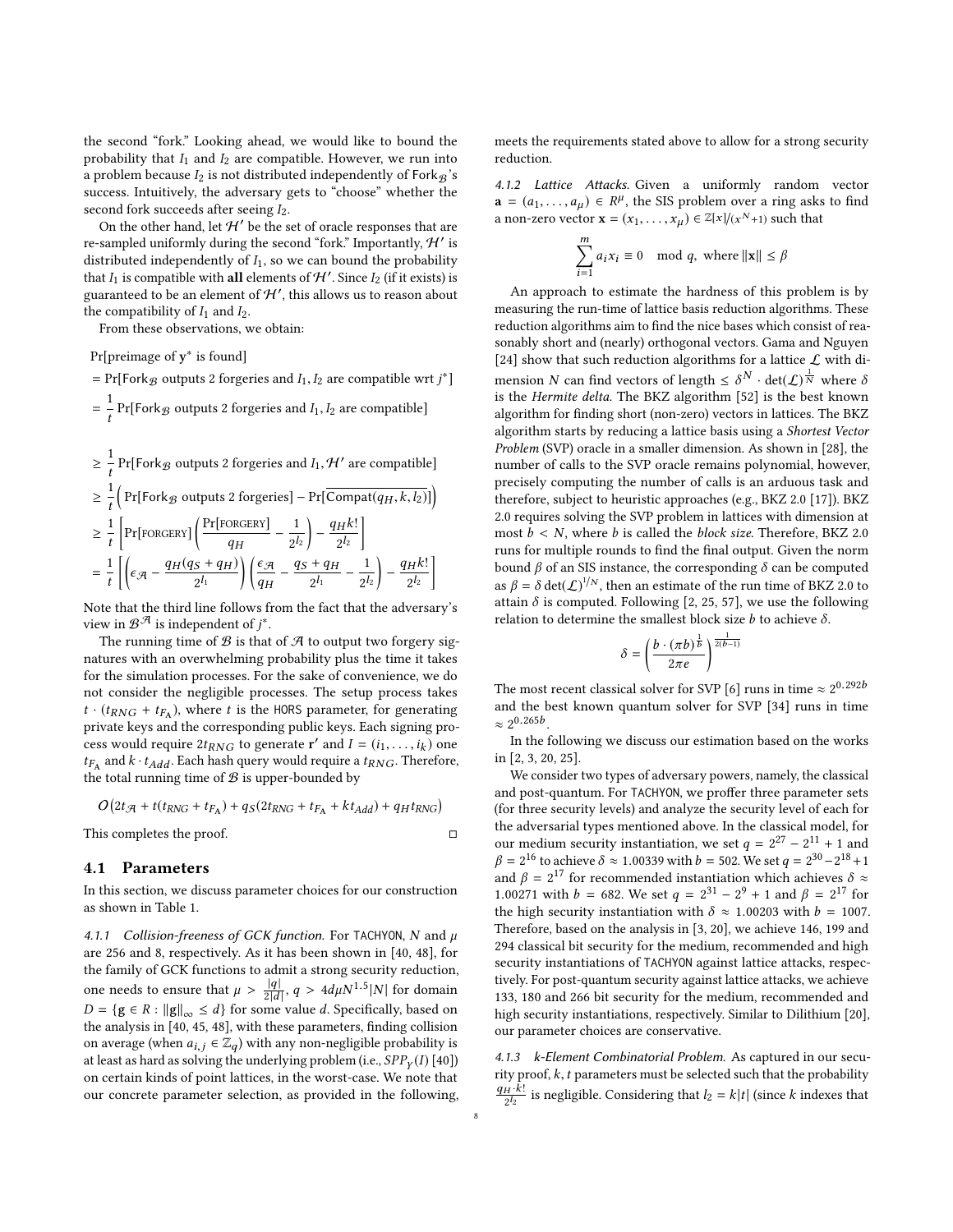<span id="page-8-2"></span>

| Parameter            | TACHYON-128 | TACHYON-192 | TACHYON-256 |  |  |
|----------------------|-------------|-------------|-------------|--|--|
| N                    | 256         | 256         | 256         |  |  |
| μ                    | 8           |             |             |  |  |
|                      | 134215681   | 1073479681  | 2147483137  |  |  |
|                      | 1024        | 2048        | 3072        |  |  |
| k                    | 18          | 25          | 32          |  |  |
| $l_{1}$              | 256 bits    | 384 bits    | 512 bits    |  |  |
| $l_2$                | 180 bits    | 275 bits    | 384 bits    |  |  |
| RS Rate <sup>†</sup> | 3.08        | 2.18        | 2.72        |  |  |

† RS Rate denotes Rejection Sampling Rate.

are  $|t|$ -bit long are selected with the hash output), this gives us  $\frac{q_H \cdot k!}{2^{k|t|}}$ . We further elaborate on some choices of  $(k, t)$  along with their security/performance implications in [Section 5.](#page-8-0)

4.1.4 Quantum Random Oracle Model (QROM). QROM considers the scenario where the adversary has classical access to the signing oracle and quantum access to the hash function oracle. TACHYON is proven to be secure in the random oracle model and we do not provide the proof for the security of TACHYON in QROM. This trend is true for a wide range of "efficient" schemes (e.g., [\[20\]](#page-11-4)), which are mostly based on Fiat-Shamir framework, since their ROM is not "history free" due to the forking lemma in the reduction step. Initial approaches (e.g., [\[55\]](#page-12-20)) to obtain QROM security for schemes based on Fiat-Shamir transformation resulted in considerably less efficient signatures since they needed multiple execution of the underlying identification scheme. However, recently, in line of providing QROM security for Dilithium [\[20\]](#page-11-4), Kiltz et al. [\[33\]](#page-11-33) provide a tight reduction in the QROM which incurs less performance/storage penalty as compared to directly applying the method in [\[55\]](#page-12-20). This generic framework [\[33\]](#page-11-33) can be applied to the identification schemes that admit lossy public keys. We believe it is possible to prove the security of TACHYON in QROM and therefore, in the line of Dilithium [\[20\]](#page-11-4) and its QROM secure instantiation [\[33\]](#page-11-33), we will investigate the QROM security of TACHYON in our future work.

## <span id="page-8-0"></span>5 PERFORMANCE EVALUATION

We first present analytical performance analysis and some of the potential performance/speed trade-offs for TACHYON. We then provide our evaluation metrics and experimental setup followed by a detailed experimental comparison of TACHYON with the state-ofthe-art PQ-secure digital signature schemes.

## 5.1 Analytical Performance Analysis

We now describe the analytical performance of our scheme based on the parameters. In the computational overhead analysis, we present our runtime in terms of the total number of PRF, GCK function, and vector addition calls. We omit the overhead of small-constant number of hash calls.

• Signer Computation and Storage Overhead: TACHYON only requires storing a  $\kappa$ -bit random seed number as the private key, which is used to deterministically generate the required  $x_i$  components via PRF calls, where each  $\mathbf{x_i}$  is  $\mu \cdot N$  bits.

The signature generation cost is significantly affected by the derivation and summation of  $k$  number of  $\mathbf{x_i}$ . This requires  $k$  · PRF calls, extracting the binary vectors from the PRF outputs and vector additions (whose computational overhead is negligible). For each PRF call, a  $\kappa$ -bit input is extended to a  $\mu \cdot N$  bit output. In addition, a Samp( $\xi$  – 1) function is required. Samp( $\xi$  – 1) generates a vector of length  $\mu \cdot N$  with components of length  $|\xi|$  bits. Therefore, Samp( $\xi$  – 1) can be implemented with a PRF that extends a  $\kappa$ -bit input to a  $|\xi| \cdot \mu \cdot N$  bit output. In total, these correspond to the generation of  $(|\xi| + k) \cdot \mu \cdot N$  pseudorandom bits via a PRF. Another significant cost for signature generation is the GCK function call that is made to compute the image of the randomness r ′ . A GCK call is basically composed of two operations: Number Theoretic Transform (NTT) calculation and a linear combination. In order to compute a GCK call,  $\mu$  number of NTT calls and a single linear combination is necessary, where both of these operations are based on simple multiplications and additions under mod q. Therefore, in total, TACHYON signature generation requires storing  $\kappa$ -bit of private key,  $k$  PRF invocations, k vector additions, a single Samp( $\xi$  – 1) and a GCK function call to compute a signature.

• Signature Size: The signature  $\sigma$  is comprised of the vector **s** and a hash output h, where  $|h| = l_1$ . Rejection sampling enforces s to satisfy  $||\mathbf{s}||_{\infty} < \xi - \rho$ . Since s consists of  $\mu \cdot N$  components, this vector can be represented with  $|\xi - \rho| \cdot \mu \cdot N$  bits. The total size of a signature is  $|\xi - \rho| \cdot \mu \cdot N + l_1$  bits.

• Verifier Computation and Storage Overhead: The signature verification requires only a single GCK call and  $\overline{k}$  vector additions, which makes it the most verifier computationally efficient scheme among its current counterparts. On the other hand, the size of public key is  $|q| \cdot \mu \cdot N \cdot t$  bits (i.e., t vectors of length  $\mu \cdot N$ ), which is relatively larger than its counterparts.

• Improved Side-Channel Resiliency: TACHYON only requires a uniform sampling Samp( $\xi$  – 1) in its signature generation. Since it does not require Gaussian sampling, it has an improved side-channel resiliency as compared to some of its lattice-based counterparts (e.g., BLISS [\[19\]](#page-11-3)). Moreover, the rejection sampling in BLISS is based on iterated Bernoulli trials, that is prone to some attacks. As it is shown in [\[22\]](#page-11-6), this efficient rejection sampling technique has been exposed to some side channel attacks. Although, TACHYON requires rejection sampling to make sure the statistical distribution of the signatures does not leak information about the private key components, similar to [\[20\]](#page-11-4), since our rejection sampling does not require any Bernoulli trials, the attack does not apply to our rejection sampling step.

#### <span id="page-8-1"></span>5.2 Performance-vs-Storage Trade-offs

Our design allows several trade-offs between performance and storage that may be suitable for different use-cases.

• Signer Pre-computation: With a basic implementation trick, one can store the x<sup>i</sup> 's instead of deterministically generating them at the signature generation. This enables the signer to avoid the cost of generating these values ( $k \cdot PRF$  calls, and extracting the binary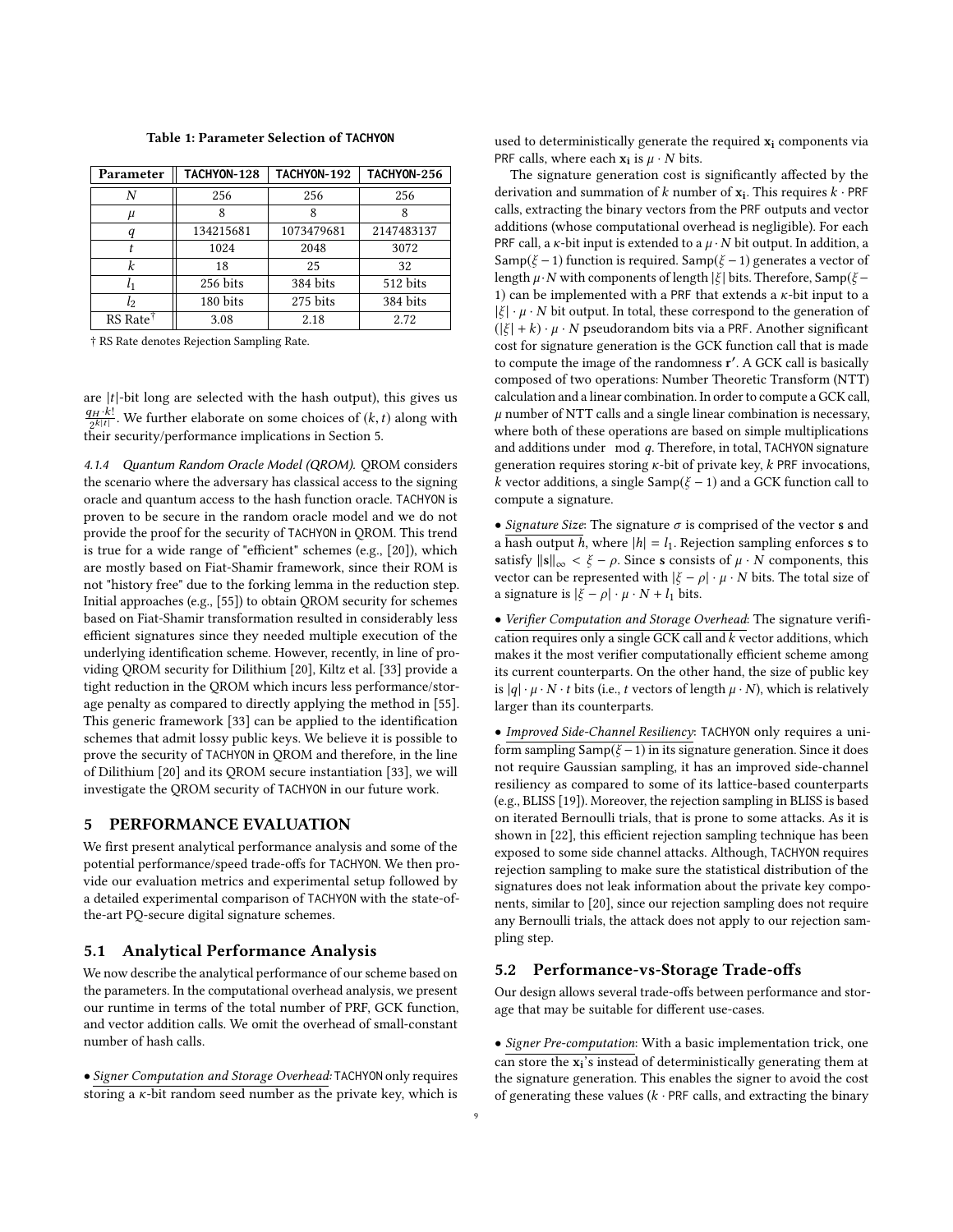vectors) during the signature generation. Since the signer must store these  $x_i$  vectors, this adds up to a private key of at least  $t \cdot \mu \cdot N$  bits, that is larger than that of TACHYON. However, this caching strategy offers a faster signature generation and therefore can be preferred when the signer is able to store such vectors. Signature generation speed advantages and required private key size are further explained in [Subsection 5.4.](#page-9-0)

• Selection of  $t, k$ : The parameter  $t$  linearly impacts the size of public key of TACHYON. The parameter  $k$  determines the number of PRF calls, binary vectors to be extracted and vector additions in TACHYON signing, and also the number of vector additions in TACHYON signature verification. Note that decreasing  $t$  requires an increase in  $k$  (or vice versa) to preserve the desired security level. We selected ( $t = 1024$ ,  $k = 18$ ), ( $t = 2048$ ,  $k = 25$ ), and ( $t = 3072$ ,  $k = 32$ ) to provide  $\kappa = 128$ -bit,  $\kappa = 192$ -bit, and  $\kappa = 256$ -bit security, respectively. However, different parameters for the same security levels are also possible. For instance  $t = 256$ ,  $k = 26$  would also offer  $\kappa = 128$ -bit security level and could be preferred (over  $t = 1024$ ,  $k = 18$ ) for TACHYON medium level security instantiation. This would provide a  $4\times$  smaller public key, where the signature generation time would be increased.

• Rejection Sampling Parameters: Rejection sampling rate implies how many times (on average) the signature generation should be executed to output an "acceptable" signature. Therefore, the increment of the acceptance probability has a linear effect on the signature generation time. We discuss two parameters that can be tuned to increase the acceptance probability of the outputted signatures, (i) increasing  $\xi - 1$  (where  $\xi - 1 = ||\mathbf{r}'||_{\infty}$ ), and (ii) decreasing k. While tuning these parameters can result in significantly decreasing the average signing time, there are trade-offs to consider. Increasing  $\xi$  – 1 causes an increase on the signature size. Additionally, this increase incurs a security loss as it directly affects the hardness of the lattice attacks discussed in [Subsection 4.1.](#page-7-0) On the other hand, as discussed above, decreasing  $k$  would require increasing  $t$  to compensate for the security loss, that increases the public key size.

## 5.3 Experimental Evaluation and Setup

We describe our experimental evaluation metrics and setup, wherein our scheme and their counterparts are compared with each other.

• Evaluation Metrics: We have evaluated and compared TACHYON with its counterparts in terms of signature generation and verification times, private key, public key and signature sizes and end-to-end cryptographic delay (i.e., the sum of signature generation and verification times, excluding the signature transmission time, as it is network depended).

• Hardware Configurations: We used a laptop equipped with an Intel i7 6th generation (Skylake) 2.6GHz processor and 12 GB of RAM for our experiments.

• Implementation Details : Our parameter selection which is based on [\[40\]](#page-12-12) - i.e., N is a power-of-two and  $1 \equiv q \mod (2N)$  - allows us to use NTT to accelerate the GCK function computations. Similar approach has been done in [\[20\]](#page-11-4). Then, to finalize the GCK function, we computed the linear combination under  $\mod q$  of input with random and public matrix A. Since highest  $|q|$  selected is just 31, we did not use any libraries for these calculations. We would like to note that this operation can be performed very fast with some assembly level optimizations. However, in this paper, we used a conservative implementation.

We instantiated  $H_1$  and  $H_2$  random oracles using BLAKE2b due to its optimization for commodity hardware, in terms of speed and security [\[4\]](#page-11-34). We used Intel intrinsics to implement our PRF function and Samp( $\xi$  – 1) (with AES in counter mode). Our implementation is open-sourced in the following link.

#### <https://github.com/ozgurozmen/TACHYON>

For our counterparts, we used the optimized codes (if available, otherwise the reference codes) that are submitted to the NIST competition and ran them on our processor. Note that among all the schemes presented in [Table 2,](#page-10-0) only BLISS is not a NIST competitor. For this scheme, we used the open-sourced implementation provided by the authors.

### <span id="page-9-0"></span>5.4 Performance Analysis and Comparison

[Table 2](#page-10-0) shows the experimental performances of TACHYON and its state-of-the-art counterparts. We selected various schemes that are submitted to the first NIST post-quantum cryptography standardization conference (except BLISS [\[19\]](#page-11-3), that is selected since it is one of the fastest lattice-based signatures). These schemes include lattice-based constructions (qTESLA [\[12\]](#page-11-10), pqNTRUsign [\[29\]](#page-11-11), and Dilithium [\[20\]](#page-11-4)), a hash-based construction (SPHINCS+ [\[30\]](#page-11-19)), a codebased construction (pqsigRM [\[36\]](#page-11-16)), a symmetric key cryptography based construction (PICNIC [\[16\]](#page-11-20)) and a multivariate-based scheme (GeMSS [\[15\]](#page-11-18)).

[Table 2](#page-10-0) shows that TACHYON has the lowest end-to-end delay and both its signature generation and verification are the fastest among its counterparts, for every security level. For instance TACHYON-192 has the fastest signature generation and the lowest end-to-end delay among all the schemes with  $any$  security level. Moreover, TACHYON offers the lowest possible private key size (that is the same with symmetric key based PICNIC). TACHYON has a signature of slightly more than 4 KB, that is comparable to its lattice-based counterparts but larger than multivariate and code-based constructions. TACHYON public key is significantly larger than most of their counterparts (only smaller than GeMSS in high security levels). Considering the overall efficiency of TACHYON, we believe it can be preferred when the verifier can tolerate such a storage.

As discussed in [Subsection 5.2,](#page-8-1) one can consider caching the x<sup>i</sup> vectors as the private key instead of deterministically deriving them with a  $\kappa$ -bit seed. When this optimization is considered, it provides a signature generation that is significantly faster than that of TACHYON. With the verification being unchanged, this variant can further improve the end-to-end delay (which is currently the fastest). On the other hand, when these vectors are cached, the private key size increases significantly (e.g., 256 − 768 KB), that is only smaller than pqsigRM, for certain security levels. This can make caching impractical for some applications where the signer is memory-limited. In these cases, TACHYON without any caching should be preferred.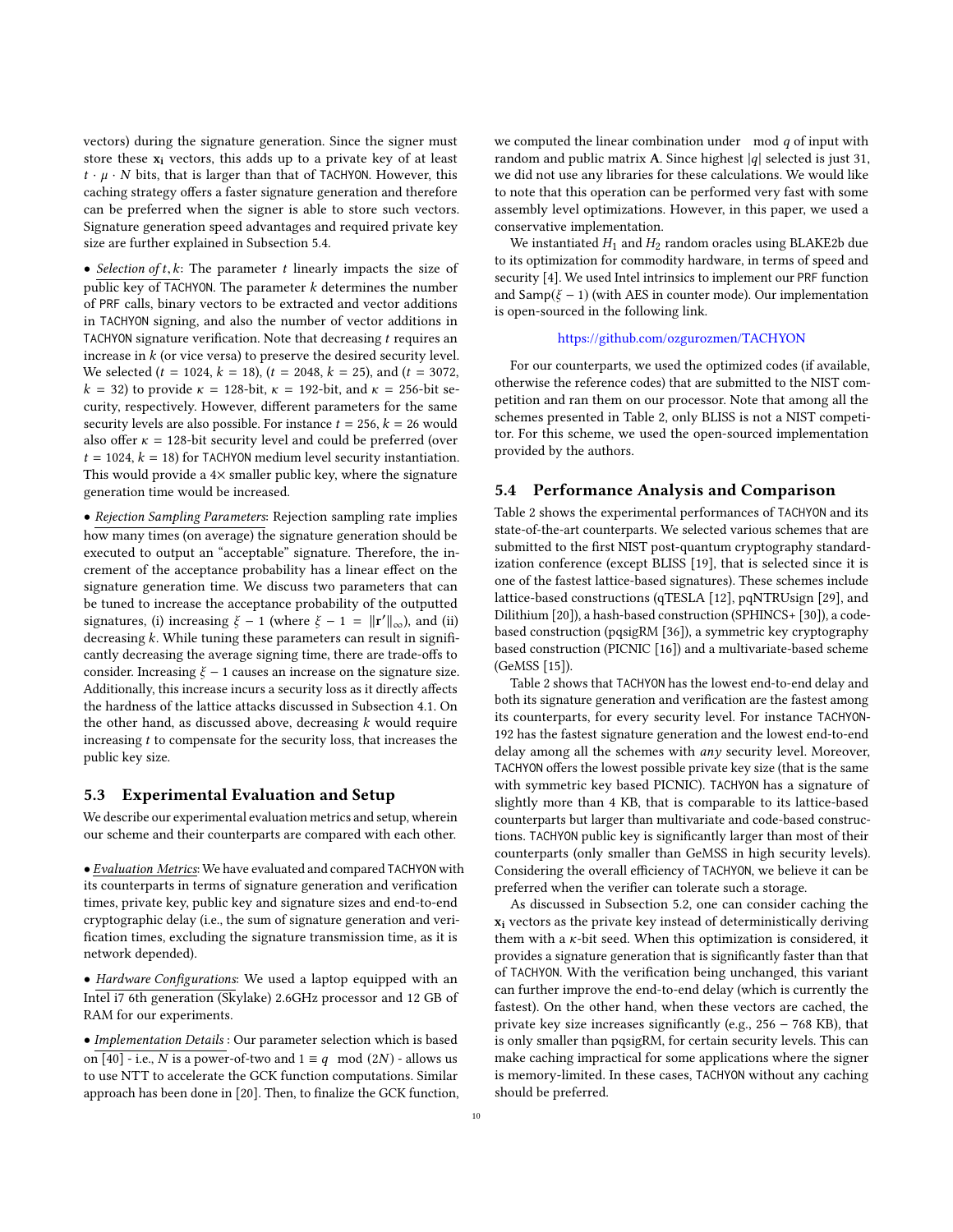<span id="page-10-0"></span>

| Scheme                     | Security    | Signature                        | Private    | Signature   | Signature          | Public     | End-to-End      | Gaussian                |
|----------------------------|-------------|----------------------------------|------------|-------------|--------------------|------------|-----------------|-------------------------|
|                            | Level (bit) | Gen Time <sup>†</sup> ( $\mu$ s) | Key (Byte) | Size (Byte) | Ver Time $(\mu s)$ | Key (Byte) | Delay $(\mu s)$ | Sampling <sup>‡</sup>   |
| SPHINCS+[30]               | 128         | 14625                            | 64         | 16976       | 617                | 32         | 15242           |                         |
|                            | 192         | 18580                            | 96         | 35664       | 974                | 48         | 19554           | N/A                     |
|                            | 256         | 42898                            | 128        | 49216       | 1015               | 64         | 43913           |                         |
| pqsigRM [36]               | 128         | 3960                             | 1382118    | 260         | 21                 | 336804     | 3981            |                         |
|                            | 192         | 20260                            | 334006     | 516         | 30                 | 501176     | 20290           | N/A                     |
|                            | 256         | 406                              | 2105344    | 1028        | 138                | 2144166    | 544             |                         |
| GeMSS [15]                 | 128         | 252844                           | 14208      | 48          | 39                 | 417408     | 252883          |                         |
|                            | 192         | 776330                           | 39440      | 88          | 109                | 1304192    | 776439          | N/A                     |
|                            | 256         | 1118542                          | 82056      | 104         | 326                | 3603792    | 1118868         |                         |
| PICNIC [16]                | 128         | 1966                             | 16         | 34000       | 1335               | 32         | 3301            |                         |
|                            | 192         | 6951                             | 24         | 76740       | 4804               | 48         | 11755           | N/A                     |
|                            | 256         | 13963                            | 32         | 132824      | 9639               | 64         | 23602           |                         |
| <b>BLISS</b> [19]          | 128         | 141                              | 256        | 717         | 28                 | 896        | 169             |                         |
|                            | $160*$      | 211                              | 384        | 768         | 28                 | 896        | 239             | ✓                       |
|                            | $192*$      | 392                              | 384        | 813         | 31                 | 896        | 423             |                         |
| $q$ TESLA [12]             | 128         | 650                              | 1856       | 2720        | 133                | 2976       | 783             |                         |
|                            | 192         | 2524                             | 4160       | 5664        | 272                | 6176       | 2796            | $\pmb{\times}$          |
|                            | 256         | 6793                             | 4128       | 5920        | 334                | 6432       | 7127            |                         |
| pqNTRUsign <sup>[29]</sup> | 128         | 14516                            | 1024       | 576         | 304                | 1024       | 14820           | $\overline{\mathsf{x}}$ |
| Dilithium[20]              | $100*$      | 166                              | 2800       | 2044        | 53                 | 1184       | 219             |                         |
|                            | $138*$      | 272                              | 3504       | 2701        | 76                 | 1472       | 348             | $\pmb{\times}$          |
|                            | $176*$      | 219                              | 3856       | 3366        | 103                | 1760       | 322             |                         |
| <b>TACHYON</b>             | 128         | 138                              | 16         | 4416        | 18                 | 884736     | 156             |                         |
|                            | 192         | 124                              | 24         | 4672        | 21                 | 1966080    | 145             | $\pmb{\times}$          |
|                            | 256         | 198                              | 32         | 4672        | 28                 | 3047424    | 226             |                         |

Table 2: Experimental Performance Comparison of **TACHYON** with Its Counterparts

† TACHYON requires rejection sampling in its signature generation (similar to BLISS [\[19\]](#page-11-3), Dilithium [\[20\]](#page-11-4)). The number of required signature generation repetitions due to rejection sampling are 3.08, 2.18 and 2.72 for medium, recommended and high security levels, respectively. ‡ Gaussian sampling requirement is same for the all security levels, and therefore, it is represented with a single value.

✓Denotes the scheme requires Gaussian sampling, that can be considered unfavorable due to the side-channel attacks.

<sup>∗</sup> Denotes security level other than standard <sup>128</sup>, <sup>192</sup>, <sup>256</sup> bits.

We also dissected the cost of TACHYON, for future optimizations. GCK function computation corresponds to the  $\approx 40\%$  of the total cost for TACHYON-128 signature generation, that slightly decreases on higher security levels. The highest cost is identified as the PRF calls and the extraction of the binary vectors from this PRF output, made to deterministically generate the vectors (x<sub>i</sub>'s). This can be further confirmed with the improvements observed by caching the x<sup>i</sup> vectors, where this cost is eliminated and replaced with only vector additions. For the signature verification, over 80% of the total cost is due to the GCK function.

Discussions. The GCK function calculations can be further accelerated with assembly instructions on NTT function as in Dilithium [\[20\]](#page-11-4). In this paper, we presented our benchmark results with a reference implementation, without any assembly level instructions. Therefore, we believe that there is still a significant room for performance improvement for our scheme, especially in the verification algorithm, where the dominative cost is the GCK function. On the other hand, since we implemented the PRF functions of our scheme using Intel intrinsics, TACHYON might face a performance penalty on other platforms. Therefore, light-weight symmetric ciphers or

hash functions should be preferred to implement the PRF calls in TACHYON on other platforms.

# 6 CONCLUSION

In this paper, we proposed a new digital signature scheme with a post-quantum promise, which we refer to as TACHYON. Our unique algorithmic design leverages the well-known HORS construction and additively homomorphic GCK functions to extend one-time signatures to (polynomially bounded) many-time signatures. TACHYON offers several desirable properties: (i) It achieves the lowest end-to-end delay with the fastest signature generation and verification among its counterparts in every security level. (ii) TACHYON has the smallest private key size (i.e., κ-bit) among its counterparts. (iii) TACHYON has highly tunable parameters, which offer various speed and storage trade-offs. (iv) TACHYON does not require any Gaussian sampling, and therefore it is immune to the side-channel attacks targeting this function. All these desirable properties of TACHYON come with a larger public key than most of its counterparts.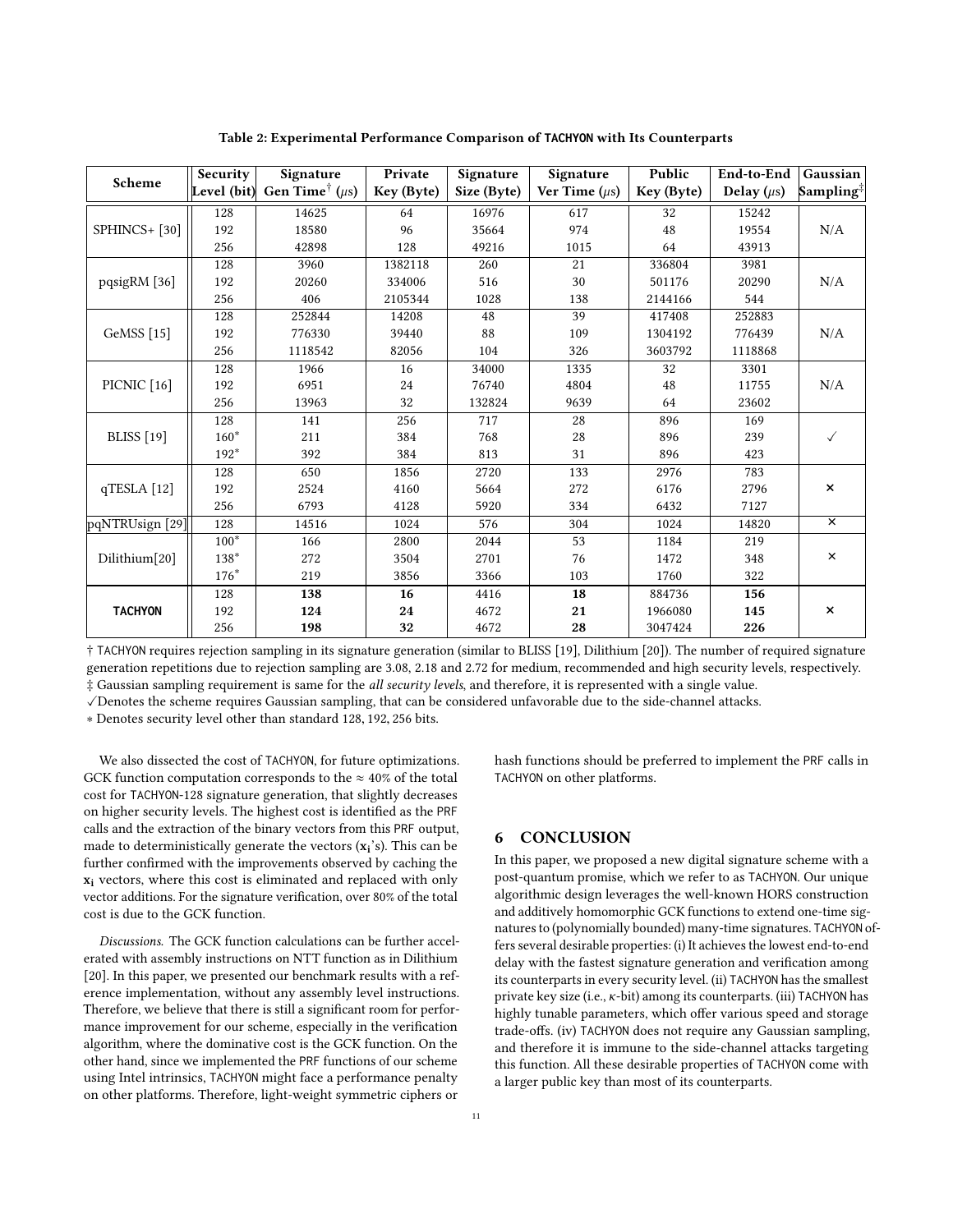#### ACKNOWLEDGMENTS

The authors want to thank Chris Peikert, Vadim Lyubashevsky and Daniele Micciancio for their comments and valuable suggestions. The authors also thank Peter Rindal for his suggestions on the implementation of the scheme. This work is supported by NSF awards #1652389 and #1617197.

## REFERENCES

- <span id="page-11-2"></span>[1] Sedat Akleylek, Nina Bindel, Johannes Buchmann, Juliane Krämer, and Giorgia Azzurra Marson. 2016. An Efficient Lattice-Based Signature Scheme with Provably Secure Instantiation. In Progress in Cryptology – AFRICACRYPT 2016, David Pointcheval, Abderrahmane Nitaj, and Tajjeeddine Rachidi (Eds.). Springer International Publishing, 44–60.
- <span id="page-11-28"></span>[2] Nabil Alkeilani Alkadri, Johannes Buchmann, Rachid El Bansarkhani, and Juliane Krämer. 2017. A Framework to Select Parameters for Lattice-Based Cryptography. Cryptology ePrint Archive, Report 2017/615. (2017). [https://eprint.iacr.org/2017/](https://eprint.iacr.org/2017/615) [615.](https://eprint.iacr.org/2017/615)
- <span id="page-11-32"></span>[3] Erdem Alkim, Léo Ducas, Thomas Pöppelmann, and Peter Schwabe. 2016. Postquantum Key Exchange-A New Hope.. In USENIX Security Symposium. 327–343.
- <span id="page-11-34"></span>[4] Jean-Philippe Aumasson, Luca Henzen, Willi Meier, and Raphael C.-W. Phan. 2010. SHA-3 proposal BLAKE. Submission to NIST (Round 3). (2010). [http:](http://131002.net/blake/blake.pdf) [//131002.net/blake/blake.pdf](http://131002.net/blake/blake.pdf)
- <span id="page-11-8"></span>[5] Shi Bai and Steven D. Galbraith. 2014. An Improved Compression Technique for Signatures Based on Learning with Errors. In Topics in Cryptology – CT-RSA 2014: The Cryptographer's Track at the RSA Conference 2014, San Francisco, CA, USA, February 25-28, 2014. Proceedings, Josh Benaloh (Ed.). Springer International Publishing, Cham, 28–47.
- <span id="page-11-30"></span>[6] Anja Becker, Léo Ducas, Nicolas Gama, and Thijs Laarhoven. 2016. New Directions in Nearest Neighbor Searching with Applications to Lattice Sieving. In Proceedings of the Twenty-seventh Annual ACM-SIAM Symposium on Discrete Algorithms (SODA '16). Society for Industrial and Applied Mathematics, Philadelphia, PA, USA, 10–24.<http://dl.acm.org/citation.cfm?id=2884435.2884437>
- <span id="page-11-24"></span>[7] Mihir Bellare and Gregory Neven. 2006. Multi-signatures in the Plain public-Key Model and a General Forking Lemma. In Proceedings of the 13th ACM Conference on Computer and Communications Security (CCS '06). ACM, New York, NY, USA, 390–399.
- <span id="page-11-23"></span>[8] M. Bellare and P. Rogaway. 1993. Random oracles are practical: A paradigm for designing efficient protocols. In Proceedings of the 1st ACM conference on Computer and Communications Security (CCS '93). ACM, NY, USA, 62–73.
- <span id="page-11-21"></span>[9] Mihir Bellare and Phillip Rogaway. 2006. The Security of Triple Encryption and a Framework for Code-Based Game-Playing Proofs. In Advances in Cryptology - EUROCRYPT 2006, Serge Vaudenay (Ed.). Springer Berlin Heidelberg, 409–426.
- <span id="page-11-15"></span>[10] E. Berlekamp, R. McEliece, and H. van Tilborg. 1978. On the inherent intractability of certain coding problems (Corresp.). IEEE Transactions on Information Theory 24, 3 (1978), 384–386.
- <span id="page-11-13"></span>[11] Daniel J. Bernstein, Daira Hopwood, Andreas Hülsing, Tanja Lange, Ruben Niederhagen, Louiza Papachristodoulou, Michael Schneider, Peter Schwabe, and Zooko Wilcox-O'Hearn. 2015. SPHINCS: Practical Stateless Hash-Based Signatures. In Advances in Cryptology – EUROCRYPT 2015: 34th Annual International Conference on the Theory and Applications of Cryptographic Techniques. Springer Berlin Heidelberg, 368–397.
- <span id="page-11-10"></span>[12] Nina Bindel, Sedat Akeylek, Erdem Alkim, Paulo S. L. M. Barreto, Johannes Buchmann, Edward Eaton, Gus Gutoski, Julaine Kramer, Patrick Longa, Harun Polat, Jefferson E. Ricardini, and Gustavo Zanon. 2018. qTESLA. Submission to the NIST's post-quantum cryptography standardization process. (2018). [https://csrc.nist.gov/CSRC/media/Projects/Post-Quantum-Cryptography/](https://csrc.nist.gov/CSRC/media/Projects/Post-Quantum-Cryptography/documents/round-1/submissions/qTESLA.zip) [documents/round-1/submissions/qTESLA.zip.](https://csrc.nist.gov/CSRC/media/Projects/Post-Quantum-Cryptography/documents/round-1/submissions/qTESLA.zip)
- <span id="page-11-1"></span>[13] Jurjen N. E. Bos and David Chaum. 1993. Provably Unforgeable Signatures. In Advances in Cryptology — CRYPTO' 92, Ernest F. Brickell (Ed.). Springer Berlin Heidelberg, 1–14.
- <span id="page-11-12"></span>[14] Matt Braithwaite. 2016. Experimenting with Post-Quantum Cryptography. (2016). [https://security.googleblog.com/2016/07/experimenting-with-post-quantum.](https://security.googleblog.com/2016/07/experimenting-with-post-quantum.html) [html](https://security.googleblog.com/2016/07/experimenting-with-post-quantum.html)
- <span id="page-11-18"></span>[15] A. Casanova, J.-C. Faugere, G. Macario-Rat, J. Patarin, L. Perret, and J. Ryckeghem. 2018. GeMSS. Submission to the NIST's post-quantum cryptography standardization process. (2018). [https://csrc.nist.gov/CSRC/media/Projects/](https://csrc.nist.gov/CSRC/media/Projects/Post-Quantum-Cryptography/documents/round-1/submissions/GeMSS.zip) [Post-Quantum-Cryptography/documents/round-1/submissions/GeMSS.zip.](https://csrc.nist.gov/CSRC/media/Projects/Post-Quantum-Cryptography/documents/round-1/submissions/GeMSS.zip)
- <span id="page-11-20"></span>[16] Melissa Chase, David Derler, Steven Goldfeder, Claudio Orlandi, Sebastian Ramacher, Christian Rechberger, Daniel Slamanig, and Greg Zaverucha. 2017. Post-Quantum Zero-Knowledge and Signatures from Symmetric-Key Primitives. In Proceedings of the 2017 ACM SIGSAC Conference on Computer and Communications Security (CCS '17). ACM, New York, NY, USA, 1825–1842. <https://doi.org/10.1145/3133956.3133997> [17] Yuanmi Chen and Phong Q. Nguyen. 2011. BKZ 2.0: Better Lattice Security
- <span id="page-11-27"></span>Estimates. In Advances in Cryptology – ASIACRYPT 2011, Dong Hoon Lee and

Xiaoyun Wang (Eds.). Springer Berlin Heidelberg, 1–20.

- <span id="page-11-17"></span>[18] Nicolas T. Courtois, Matthieu Finiasz, and Nicolas Sendrier. 2001. How to Achieve a McEliece-Based Digital Signature Scheme. In Advances in Cryptology — ASI-ACRYPT 2001, Colin Boyd (Ed.). Springer Berlin Heidelberg, 157–174.
- <span id="page-11-3"></span>[19] Léo Ducas, Alain Durmus, Tancrède Lepoint, and Vadim Lyubashevsky. 2013. Lattice Signatures and Bimodal Gaussians. In Advances in Cryptology – CRYPTO 2013: 33rd Annual Cryptology Conference, Santa Barbara, CA, USA, August 18-22, 2013. Proceedings, Part I, Ran Canetti and Juan A. Garay (Eds.). Springer Berlin Heidelberg, 40–56.
- <span id="page-11-4"></span>[20] Leo Ducas, Tancrede Lepoint, Vadim Lyubashevsky, Peter Schwabe, Gregor Seiler, and Damien Stehle. 2017. CRYSTALS – Dilithium: Digital Signatures from Module Lattices. Cryptology ePrint Archive, Report 2017/633. (2017). [http:](http://eprint.iacr.org/2017/633) [//eprint.iacr.org/2017/633.](http://eprint.iacr.org/2017/633)
- [21] Léo Ducas, Vadim Lyubashevsky, and Thomas Prest. 2014. Efficient Identity-Based Encryption over NTRU Lattices. In Advances in Cryptology – ASIACRYPT 2014: 20th International Conference on the Theory and Application of Cryptology and Information Security, Kaoshiung, Taiwan, R.O.C., December 7-11, 2014, Proceedings, Part II, Palash Sarkar and Tetsu Iwata (Eds.). Springer Berlin Heidelberg, 22-41.
- <span id="page-11-6"></span>[22] Thomas Espitau, Pierre-Alain Fouque, Benoît Gérard, and Mehdi Tibouchi. 2017. Side-Channel Attacks on BLISS Lattice-Based Signatures: Exploiting Branch Tracing against strongSwan and Electromagnetic Emanations in Microcontrollers. In Proceedings of the 2017 ACM SIGSAC Conference on Computer and Communications Security, CCS 2017. 1857–1874.
- <span id="page-11-5"></span>[23] Amos Fiat and Adi Shamir. 1987. How To Prove Yourself: Practical Solutions to Identification and Signature Problems. In Advances in Cryptology - CRYPTO' 86, Andrew M. Odlyzko (Ed.). Springer Berlin Heidelberg.
- <span id="page-11-25"></span>[24] Nicolas Gama and Phong Q. Nguyen. 2008. Predicting Lattice Reduction. In Advances in Cryptology – EUROCRYPT 2008, Nigel Smart (Ed.). Springer Berlin Heidelberg, 31–51.
- <span id="page-11-29"></span>[25] Florian Göpfert, Christine van Vredendaal, and Thomas Wunderer. 2017. A Hybrid Lattice Basis Reduction and Quantum Search Attack on LWE. In Post-Quantum Cryptography, Tanja Lange and Tsuyoshi Takagi (Eds.). Springer International Publishing, Cham, 184–202.
- <span id="page-11-7"></span>[26] Leon Groot Bruinderink, Andreas Hülsing, Tanja Lange, and Yuval Yarom. 2016. Flush, Gauss, and Reload – A Cache Attack on the BLISS Lattice-Based Signature Scheme. In Cryptographic Hardware and Embedded Systems – CHES 2016: 18th International Conference, Santa Barbara, CA, USA, August 17-19, 2016, Proceedings, Benedikt Gierlichs and Axel Y. Poschmann (Eds.). Springer Berlin Heidelberg, 323–345.
- <span id="page-11-9"></span>[27] Tim Güneysu, Vadim Lyubashevsky, and Thomas Pöppelmann. 2012. Practical Lattice-Based Cryptography: A Signature Scheme for Embedded Systems. In Cryptographic Hardware and Embedded Systems – CHES 2012: 14th International Workshop, Leuven, Belgium, September 9-12, 2012. Proceedings, Emmanuel Prouff and Patrick Schaumont (Eds.). Springer Berlin Heidelberg, Berlin, Heidelberg, 530–547.
- <span id="page-11-26"></span>[28] Guillaume Hanrot, Xavier Pujol, and Damien Stehlé. 2011. Terminating BKZ. Cryptology ePrint Archive, Report 2011/198. (2011). [https://eprint.iacr.org/2011/](https://eprint.iacr.org/2011/198) [198.](https://eprint.iacr.org/2011/198)
- <span id="page-11-11"></span>[29] Jeffrey Hoffstein, Jill Pipher, William Whyte, and Zhenfei Zhang. 2017. A signature scheme from Learning with Truncation. Cryptology ePrint Archive, Report 2017/995. (2017). [https://eprint.iacr.org/2017/995.](https://eprint.iacr.org/2017/995)
- <span id="page-11-19"></span>[30] Andreas Hulsing, Daniel J. Bernstein, Christoph Dobraunig, Maria Eichlseder, Scott Fluhrer, Stefan-Lukas Gazdag, Panos Kampanakis, Stefan Kolbl, Tanja Lange, Martin M Lauridsen, Florian Mendel, Ruben Niederhagen, Christian Rechberger, Joost Rijneveld, and Peter Schwabe. 2018. SPHINCS+. Submission to the NIST's post-quantum cryptography standardization process. (2018). [https://csrc.nist.gov/CSRC/media/Projects/Post-Quantum-Cryptography/](https://csrc.nist.gov/CSRC/media/Projects/Post-Quantum-Cryptography/documents/round-1/submissions/SPHINCS_Plus.zip) [documents/round-1/submissions/SPHINCS\\_Plus.zip.](https://csrc.nist.gov/CSRC/media/Projects/Post-Quantum-Cryptography/documents/round-1/submissions/SPHINCS_Plus.zip)
- <span id="page-11-14"></span>[31] Andreas Hülsing, Joost Rijneveld, and Peter Schwabe. 2016. ARMed SPHINCS - Computing a 41 KB Signature in 16 KB of RAM. In Public-Key Cryptography - PKC 2016 - 19th IACR International Conference on Practice and Theory in Public-Key Cryptography. 446–470.
- <span id="page-11-22"></span>[32] Jonathan Katz and Yehuda Lindell. 2007. Introduction to Modern Cryptography (Chapman & Hall/Crc Cryptography and Network Security Series). Chapman & Hall/CRC.
- <span id="page-11-33"></span>[33] Eike Kiltz, Vadim Lyubashevsky, and Christian Schaffner. 2018. A Concrete Treatment of Fiat-Shamir Signatures in the Quantum Random-Oracle Model. In Advances in Cryptology – EUROCRYPT 2018, Jesper Buus Nielsen and Vincent Rijmen (Eds.). Springer International Publishing, Cham, 552–586.
- <span id="page-11-31"></span>[34] Thijs Laarhoven. 2015. Search problems in cryptography from fingerprinting to lattice sieving. Ph.D. Dissertation. Gildeprint Drukkerijen, Enschede, The Netherlands.
- <span id="page-11-0"></span>[35] Leslie Lamport. 1979. Constructing digital signatures from a one-way function. Technical Report. Technical Report CSL-98, SRI International Palo Alto.
- <span id="page-11-16"></span>[36] Wijik Lee, Young-Sik Kim, Yong-Woo Lee, and Jong-Seon No. 2018. pqsigRM. Submission to the NIST's post-quantum cryptography standardization process. (2018). [https://csrc.nist.gov/CSRC/media/Projects/Post-Quantum-Cryptography/](https://csrc.nist.gov/CSRC/media/Projects/Post-Quantum-Cryptography/documents/round-1/submissions/pqsigRM.zip) [documents/round-1/submissions/pqsigRM.zip.](https://csrc.nist.gov/CSRC/media/Projects/Post-Quantum-Cryptography/documents/round-1/submissions/pqsigRM.zip)